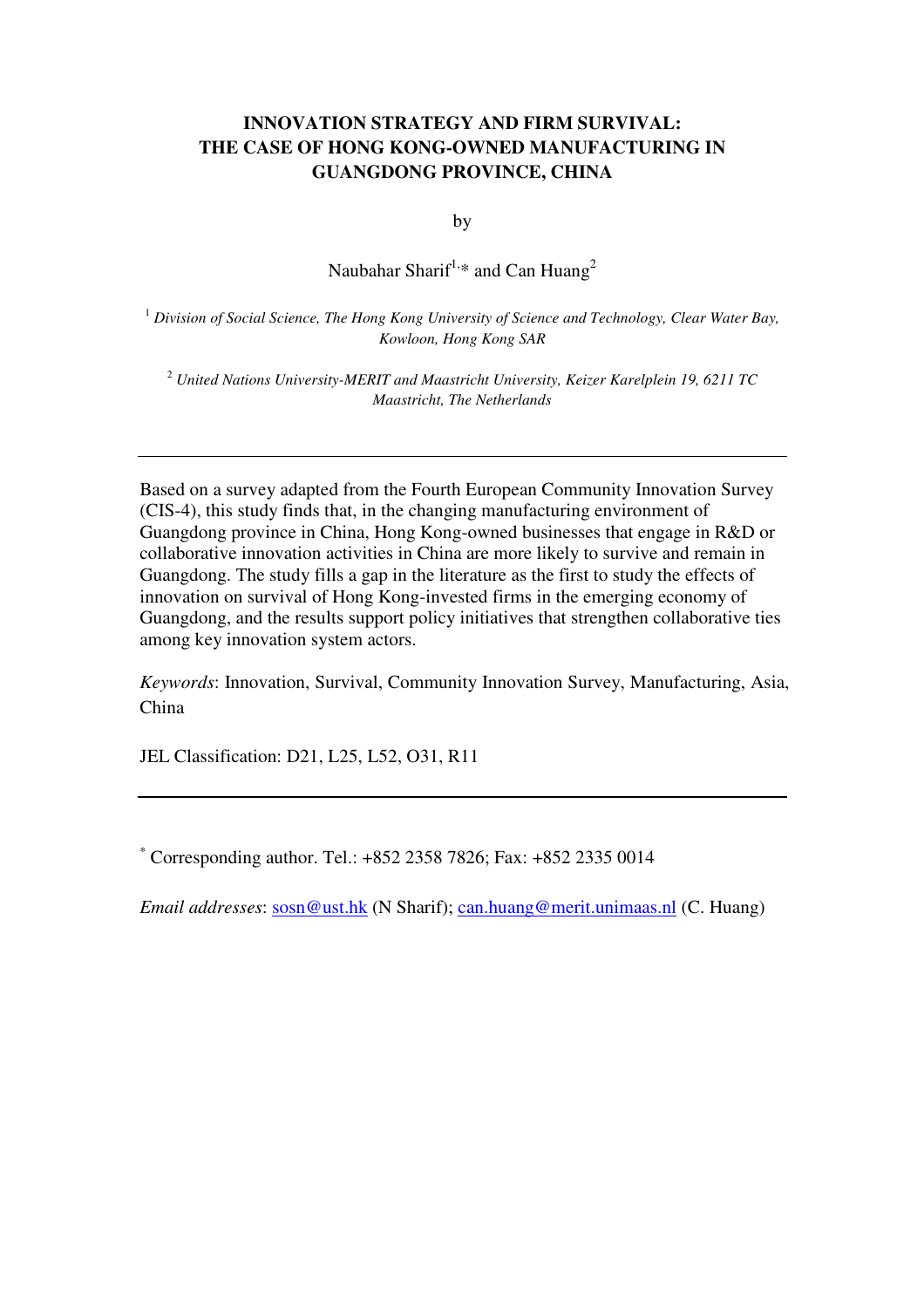#### **1. Introduction**

Among developing countries, The People's Republic of China (hereinafter "Mainland China") indisputably has attracted the most Foreign Direct Investment (FDI) over the past two decades. Of Mainland China's total FDI over the 1985–2003 period, 30 percent went into Guangdong Province (hereafter "Guangdong") in southern China, in large part because of its geographical and cultural proximity to Hong Kong. An overwhelming 90 percent of FDI in Guangdong was invested by entrepreneurs from Hong Kong in 1985 and, although the ratio fluctuated in the second half of the 1980s and decreased steadily after the mid 1990s, even as recently as 2008 as much as 55 percent of FDI in Guangdong still came from Hong Kong. From Hong Kong's perspective, then, Guangdong is the most important investment destination in Mainland China. Since the mid 1990s, Hong Kong-based entrepreneurs have channeled as much as half of their total investments in Mainland China into Guangdong.

In the 1980s and 1990s, many firms in Hong Kong shifted from manufacturing to trading, turning manufacturing firms into service providers. Many entrepreneurs in Hong Kong in fact do both: They operate as traders in Hong Kong and as proprietors of or partners in plant facilities in Mainland China. The import/export firms in Hong Kong operated by these entrepreneurs import goods from their factories in Mainland China and subsequently re-export those goods to the rest of the world. Following this business model, Hong Kong entrepreneurs have successfully reduced their manufacturing costs by leveraging their access to the abundant, and relatively cheaper, labor and land resources in Mainland China. According to Hong Kong Census and Statistics Department figures (2007), there were 12,535 manufacturing firms registered in Hong Kong in 2007, but 15,798 import/export firms in Hong Kong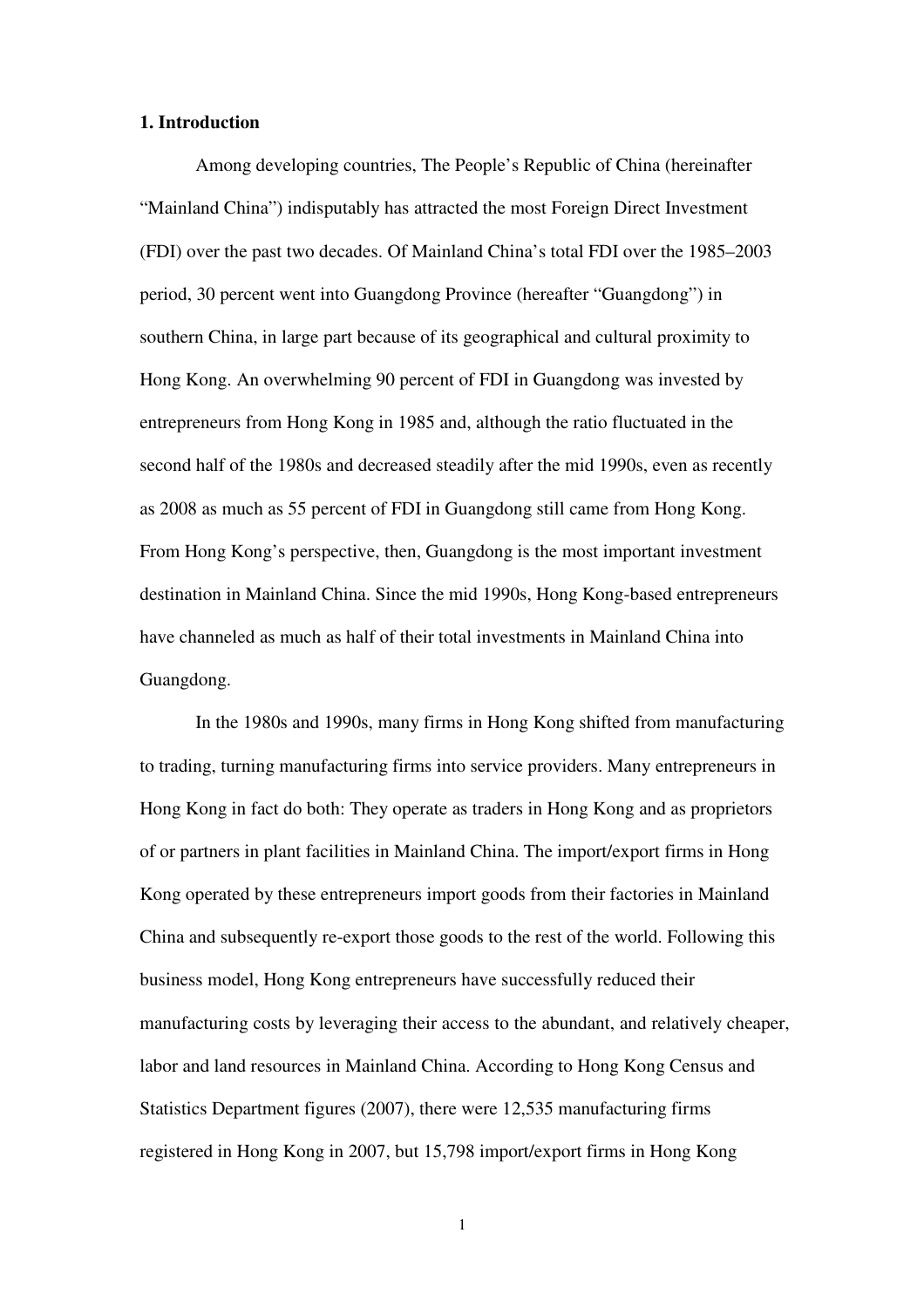engaged in manufacturing-related activities using subcontractors in Mainland China. In a study by the Federation of Hong Kong Industries (2003), the number of companies in Mainland China owned and controlled by Hong Kong businesses is estimated to range between 50,000 and 60,000 in 2002, and these manufacturing firms are estimated to employ approximately 447,000 and 11 million workers in Hong Kong and Mainland China, respectively.

The Guangdong manufacturing environment has, however, been changing dramatically of late. This has affected both Hong Kong manufacturing firms and indigenous Guangdong firms. Since mid-2007, Hong Kong manufacturers have found themselves increasingly forced either to shut down or to move their production plants out of Guangdong. This shakeup in industrial activity has been caused by the combined effects of unfavorable central government policies that have penalized lowend and low-cost manufacturing, a stronger Yuan, escalating raw materials prices, stringent pollution control requirements in Guangdong, cancellation and reduction of tax refunds for low-end processed exports (tax rebate cuts), and the introduction of welfare benefits for employees (such as annual leave and medical coverage). These challenging business conditions have squeezed thousands of firms operating in typically labor-intensive, highly polluting industries—such as leather tanning, shoe making, and textile and garment production—most of which have been and continue to be run by Hong Kong-based entrepreneurs. Unless these entrepreneurs, who control a sizeable portion of low-end manufacturing in Guangdong, can develop new strategies—to somehow move up the value chain—they will find it difficult to survive, dramatically undermining Hong Kong's manufacturing-related service-based economy.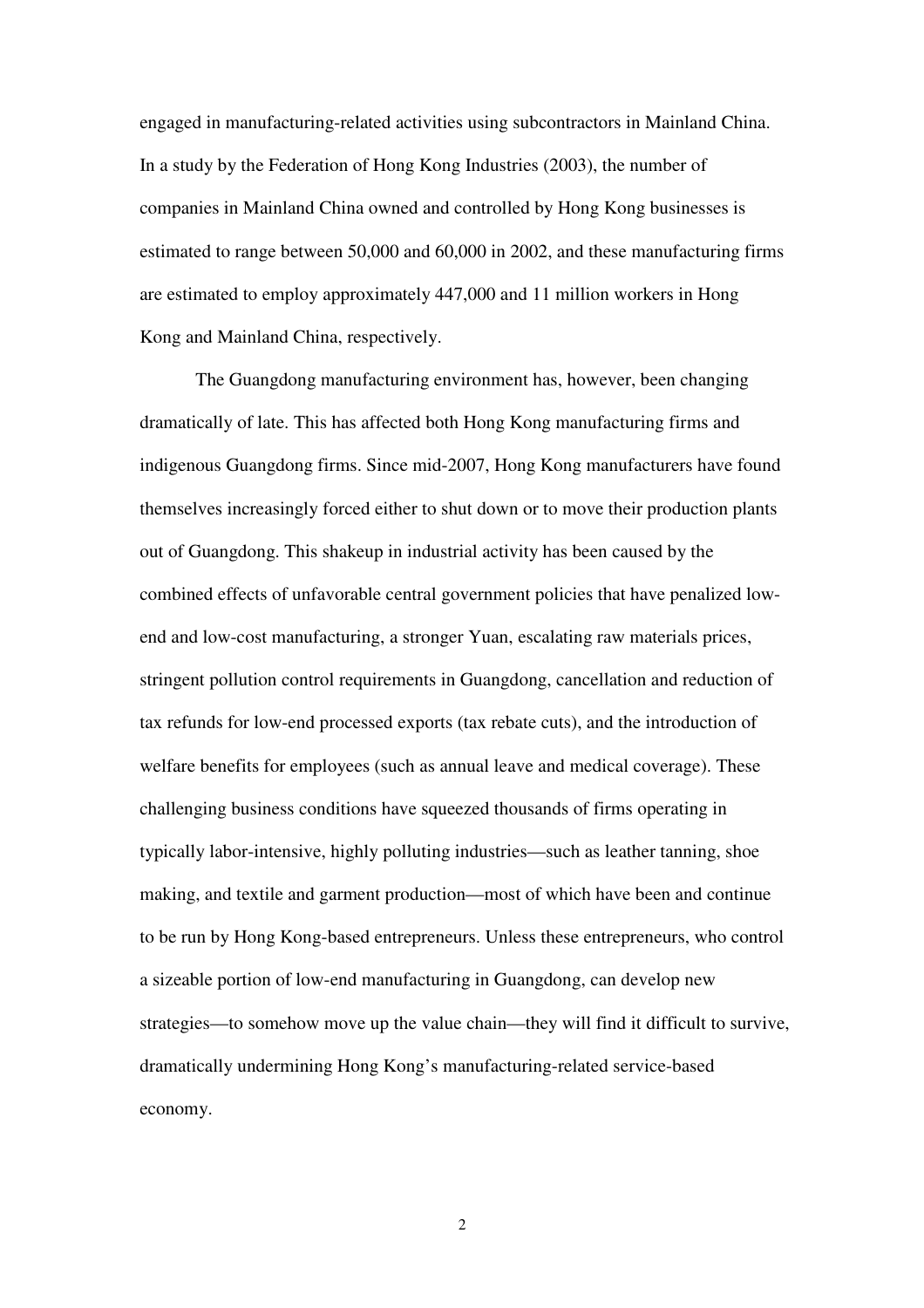In such a changing environment, innovation is often the key to success. In this paper, then, we study the relationship between innovation activities and the decision to stay or move out on the part of Hong Kong-owned manufacturing firms in Guangdong. We tested this relationship by conducting an innovation survey, administered from March to September 2008, to 492 Hong Kong firms with manufacturing operations in Guangdong. The survey instrument was adapted from the Fourth European Community Innovation Survey (CIS-4), which itself conforms to the Organization for Economic Co-operation and Development's (OECD) Oslo Manual and provides the analytical framework for our study.

The remainder of the paper is structured as follows. In sections 2 and 3 we review past studies on cross-border investment between Hong Kong and Guangdong that examine the impact of innovative activities on firm survival. Section 4 introduces the survey and the data. Section 5 presents our econometric analysis and results. Section 6 concludes the paper, suggesting some policy implications.

#### **2. Cross-border Investment Between Hong Kong and Guangdong**

The roots of Hong Kong manufacturing can be traced to the opportunistic exploitation of a geographic area by Mainland Chinese immigrants, particularly textile barons from Shanghai (fleeing the Communist regime), who transferred startup capital and managerial expertise to the territory (Wong, 1988; Hollows, 1999). Over time, however, as Hong Kong manufacturers faced limits on low-cost manufacturing in the 1970s, they found an escape route for their manufacturing industries in the opening-up of Mainland China that began in 1979 (leading to cheaper land and labor resource costs).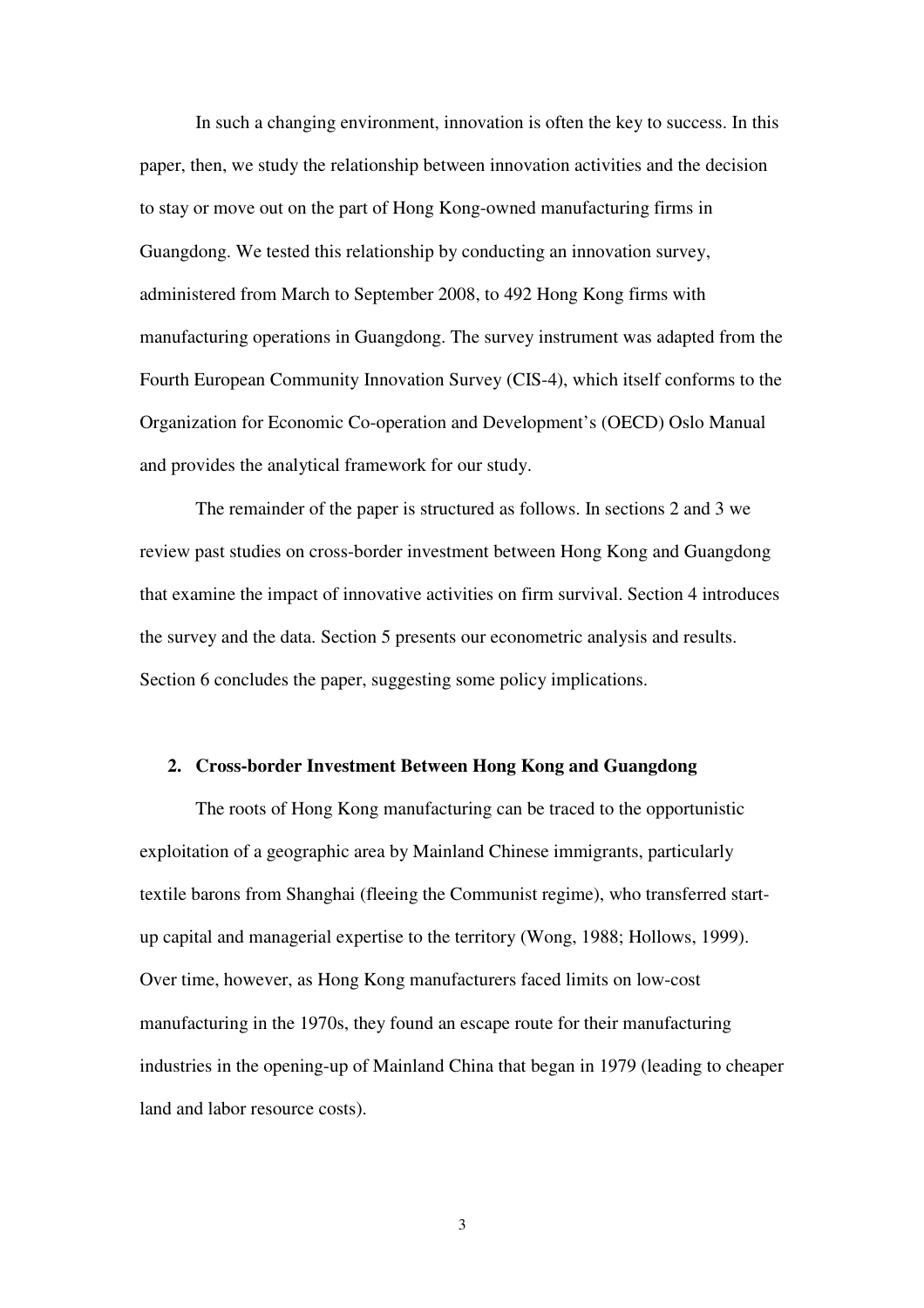Guangdong attracted FDI, particularly from Hong Kong, because it offered several competitive advantages. First, several areas within Guangdong were designated as Special Economic Zones, in which the province exercised substantial legal and economic authority to manage FDI and trade, and in which it could provide incentives and supporting facilities to attract and encourage investment in the area (Zhang, 1994). Second, Mainland Chinese economic reforms provided Guangdong with strong incentives to encourage export-driven development. Among these incentives, the province was allowed to retain a much higher percentage of earnings resulting from exports, as opposed to non-export driven earnings, from which Guangdong had to send a significant portion of its tax revenue to the central government. Third, Guangdong was given greater leeway in managing its own macroeconomic policy, as a result of which it was able to set wages and prices, operate organizations in foreign countries to attract investment, and determine local banking regulations.

Feenstra and Hanson (2004) contended that Hong Kong import and export firms with manufacturing-related operations enjoyed an information advantage in trade between Mainland China and the rest of the world by specializing in finding Mainland Chinese producers who could meet foreign quality standards and in locating buyers for Mainland Chinese goods. Naughton (1999) suggested that Hong Kong firms enjoyed a similar advantage in "property rights arbitrage": They used their specific knowledge of business conditions in Mainland China and the security of property rights in Hong Kong to broker deals with agents who seek access to Mainland China's market and are wary about the security of its property rights regime.

Although Guangdong is adjacent to Hong Kong, geographical proximity per se is not the major element in Guangdong's border advantage for Hong Kong; other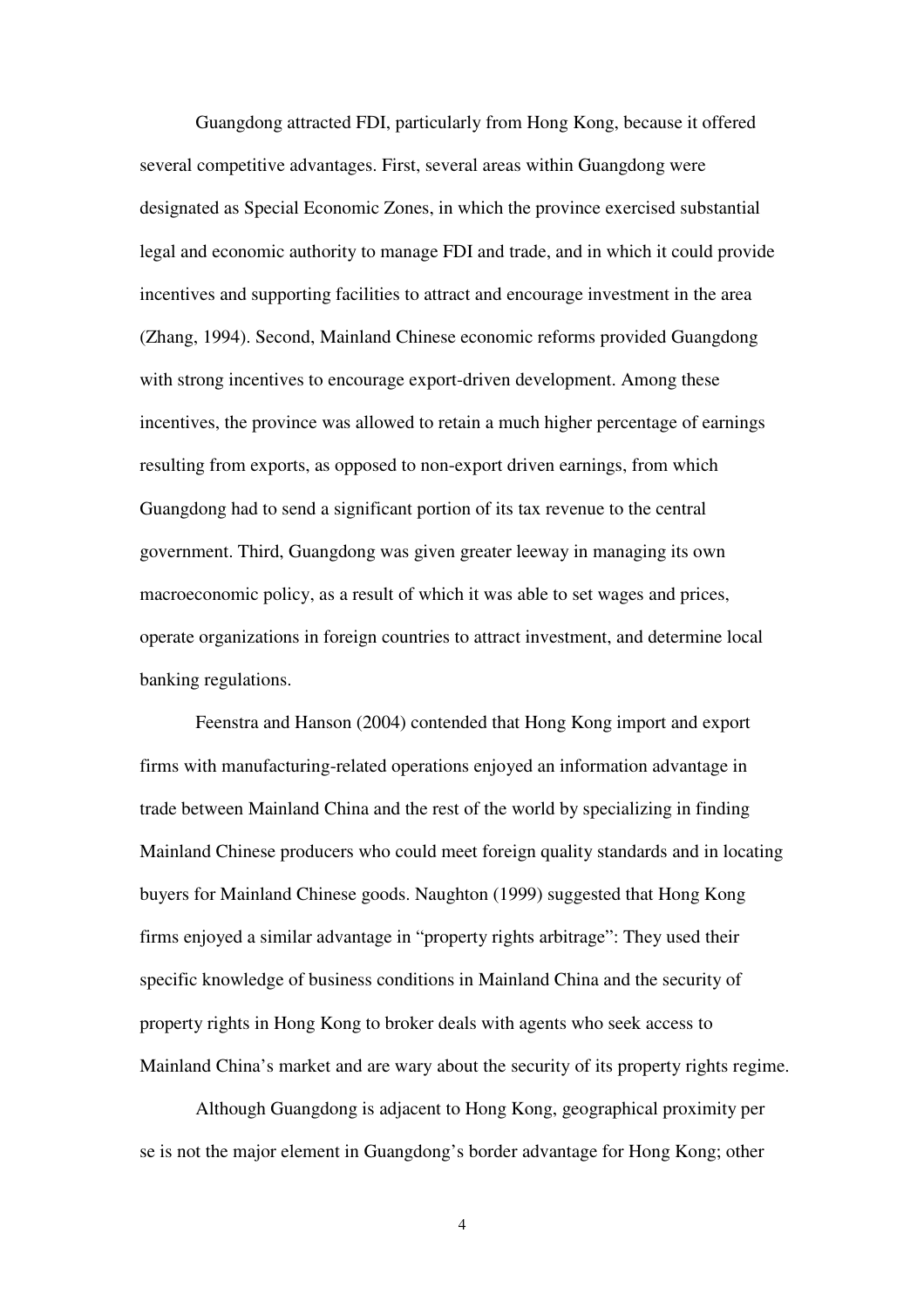provinces are not far away. Rather, ethnic (i.e., cultural and linguistic) familiarity, reinforced through investment and encouraged by national, provincial, and local policies, has been the more important feature attracting Hong Kong firms to Guangdong (Womack & Zhao, 1994). The Guangdong people, influenced heavily in terms of consumer tastes, orientation, and outlook by Hong Kong, sits between two former empires—Britain and Mainland China—and at the center of an increasingly transnational and diasporic world economy. Hong Kong offers those in Guangdong a model of how to be both Chinese and modern, a model that many in Guangdong adopt with relish (Smart & Smart, 1998, 1999).

The close relationship between Hong Kong and Guangdong includes the creation through investment by Hong Kong firms in Guangdong of an integrated manufacturing sector (Sit, 1999; Chen and Ho, 1994; Enright, et al, 2005; Goodman & Feng, 1994; Johnson, 1994, 1997; Shen, 2003; Sung, 1991; Tsang & Ma, 2000). As observed by Enright et al. (2005), such manufacturing integration is facilitated by the large number of Hong Kong-owned manufacturing companies in the province and the aforementioned cultural affinities between Hong Kong and Guangdong. Such integration is also supported by an industrial market for inputs, materials, and capital goods, a major market for transportation and trade-related services, rapid urbanization, burgeoning city populations, an influx of just over one-third of the total foreign direct investment to Mainland China, a transportation and logistics hub, and a highly attractive consumer market. $<sup>1</sup>$ </sup>

Despite an extensive body of literature on economic linkages and cross-border investment between Mainland China and Hong Kong, very few studies—including two undertaken by the Federation of Hong Kong Industries (2003, 2007) and another by Huang and Sharif (2009)—focus on innovation activities of Hong Kong-owned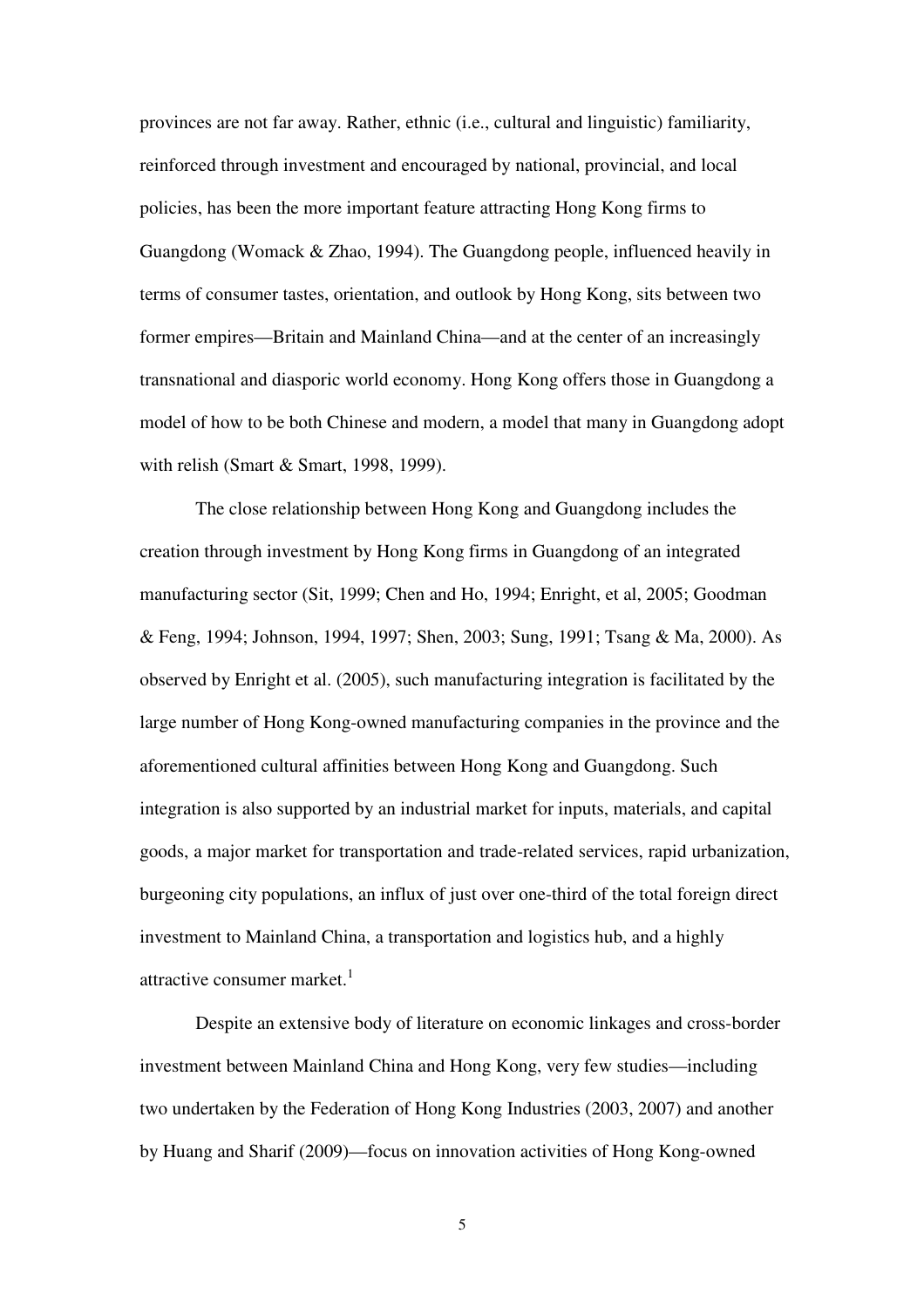manufacturing firms in Guangdong. Even fewer studies have linked the innovation patterns of these Hong Kong-owned manufacturing firms to their survival and development across the border. Because this activity has helped to forge strong economic ties between Mainland China and Hong Kong and transform the region into a manufacturing powerhouse in Southern China, this is a noteworthy gap in the literature. This study attempts to close this gap by surveying Hong Kong-owned manufacturing firms in Guangdong to analyze their innovation and business strategy and investigate the impact of innovation on their survival and development in Mainland China.

## **3. Innovation as a Pre-Requisite for Firm Survival**

Schumpeter (1942: 84) argued that innovation plays a key role in firm survival by "[striking] not at the margins of the profits and the outputs of the existing firms but at their foundations and their very lives." This view has been endorsed more recently by Baumol (2002: 1): "Under capitalism, innovative activity . . . becomes mandatory, a life-and-death matter for the firm . . . innovation has replaced price as the name of the game in a number of important industries." Given the importance of innovation, there have been many studies of firm survival and industry dynamics related to innovative activity (cf. Audretsch, 1991, 1995; Agarwal & Gort 2002; Klepper & Simons 1997). Such studies suggest that innovation is the essence of firm survival since only firms that innovate successfully establish and maintain a competitive advantage in the marketplace (Bruderl et al. 1992). Christensen et al. (1998) showed that the combination of technological and market strategies is an important predictor of firm survival, while Cefis and Marsili (2005) found an *innovation premium* in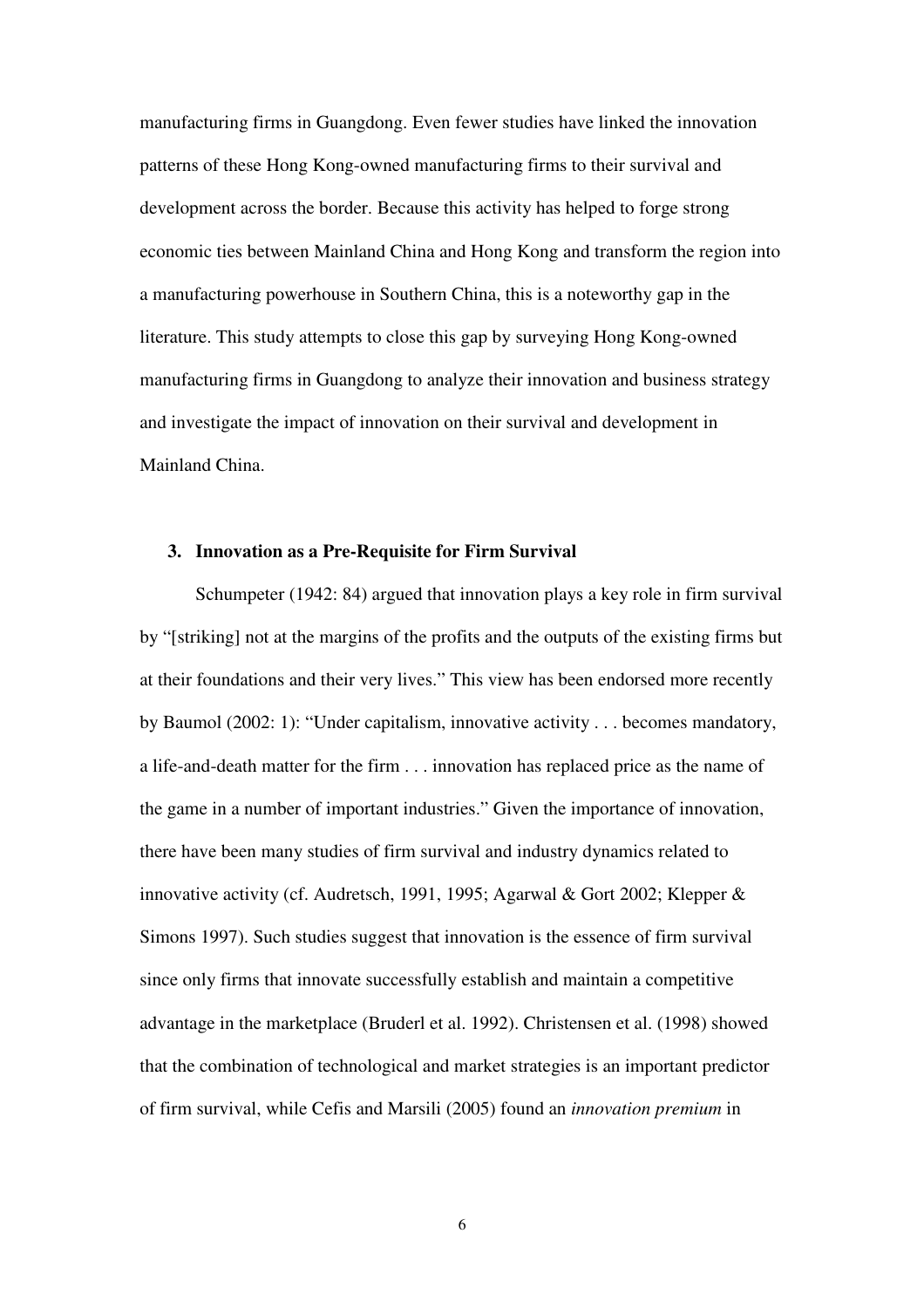virtue of which the expected survival time of an innovative firm is about 11 percent higher than that of a non-innovative firm.

Additional studies have found that innovation can play an important role in shaping firm survival that varies with time of market entry. Innovation may increase the survival chances for new firms by providing successful niche strategies. Technological change threatens established firms (Utterback & Abernathy 1975, Gort & Kelpper 1982), but innovation activity enables such firms to deal with emerging or 'disruptive' technologies while continuously improving existing capabilities (Banbury & Mitchell 1995; Christensen 1997).

Studies linking survival and innovation have often focused on innovation inputs such as R&D investment (Perez et al. 2004; Lin & Huang, 2008; Fontana and Nesta, 2009) and technology use (Doms et al., 1995). Perez et al. (2004), Lin and Huang (2008), and Fontana and Nesta (2009) all suggested that higher R&D intensity implies higher innovation opportunity, thus improving the survival prospects for new firms. Doms et al. (1995) indicated that manufacturing plants employing more advanced technologies grow faster and are less likely to fail. Innovation output such as patents also affect firm survival; Wagner and Cockburn (2010) found that recent internet-related IPO firms were more likely to survive if they held registered patents, after controlling for age, sales, venture-capital backing, financial characteristics and so on.

In this paper we add a valuable perspective on the activities of foreign-owned firms in emerging economies to this stream in the literature with our focus on Hong Kong-owned manufacturing firms in Guangdong. Using the CIS-4 survey questionnaire, we differentiate the role of product innovation in firm survival from that of process, organization, and marketing innovation. We also link the odds of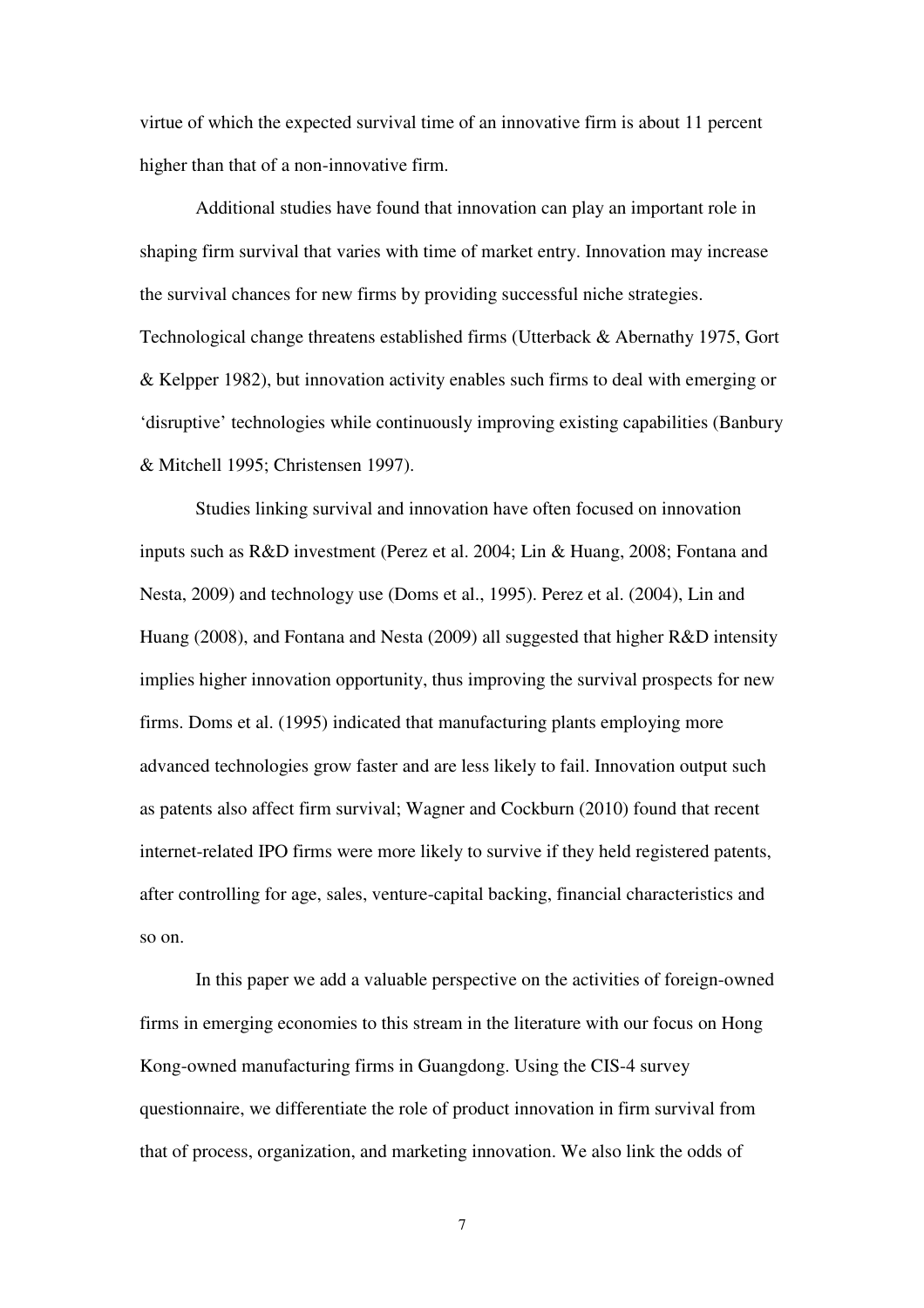surviving in a host region (here, Guangdong) to R&D and collaborative innovation activities on the part of foreign firms (here, Hong Kong-owned manufacturing firms in Mainland China). We consider such activities as indicative of the integration of foreign firms into a local economy, as we demonstrate the extent to which such integration determines firm survival rates in Guangdong.

#### **4. Survey and Data**

To study the effects of innovation strategies adopted by Hong Kong-owned manufacturing firms in Guangdong on their survival under challenging market and environmental pressures, we conducted an innovation survey by using the questionnaire of the Fourth European Community Innovation Survey (CIS-4).<sup>2</sup> We encountered enormous difficulty in so doing because there is no available registry of Hong Kong-owned manufacturing firms in Guangdong. It is therefore impossible to conduct a random sampling of the population, let alone employ more sophisticated stratified sampling techniques. Moreover, it is difficult to convince Hong Kong companies to disclose sensitive information such as annual turnover, employment numbers, and R&D expenditures in a privately run survey. Nevertheless, with the assistance of the Chinese Manufacturers' Association (CMA) of Hong Kong, we surveyed the members of the Association (as well as other firms) between March and September 2008 through phone-based and face-to-face interviews.

Established in 1934, the CMA is one of the oldest and most representative industrial associations in Hong Kong, with over 3,700 member-companies from various industry and trade sectors. The ordinary members of the CMA members either are registered as factories in Hong Kong or operate factories outside of Hong Kong. The directory provided detailed information, including every company's contacts and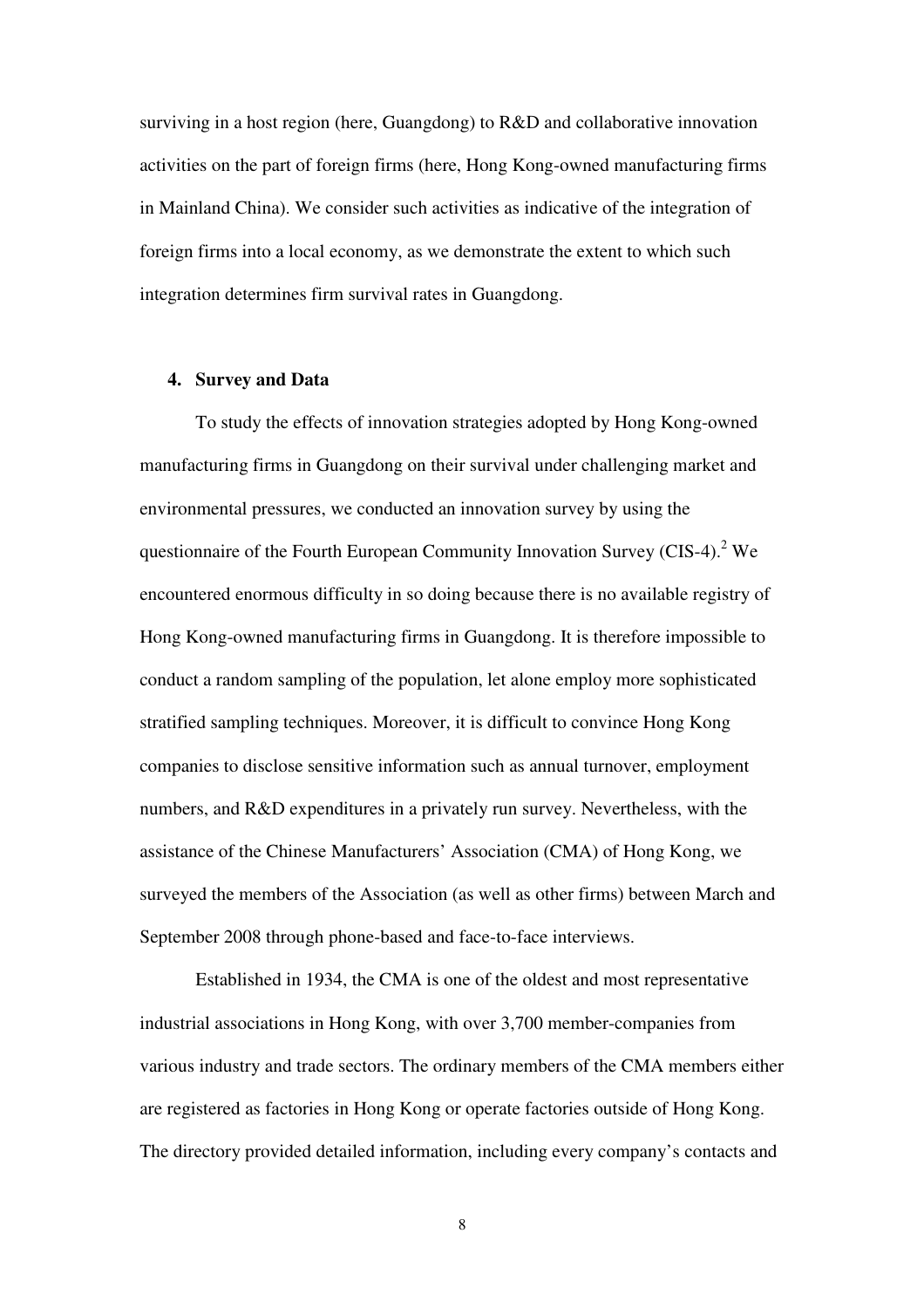major product lines as well as ownership/organization status, which greatly assisted our identification of target companies. We selected 2,300 companies from the list that operated both offices in Hong Kong and manufacturing facilities in Guangdong. To broaden the sampling frame, we also used personal networks to identify an additional 870 Hong Kong firms with manufacturing facilities in Guangdong. The sampling frame therefore ultimately comprised 3,170 Hong Kong firms with ownership of manufacturing facilities in Guangdong. We collected 492 valid questionnaires from these firms. The response rate was 15 percent. All survey respondents were required to state the addresses of their offices in Hong Kong and their manufacturing facilities in Guangdong, to verify the authenticity of the responses.

With 98 percent of firms in Hong Kong classified as small-to-medium-sized enterprises (SMEs), senior management not only centralizes decision-making when deploying design and productive resources for new product lines, but also manages all product development processes (Berger & Lester, 1997; Enright et al., 1997; HKTDC, 1998). For this reason, the targeted respondents most likely to be knowledgeable enough to be able to fill out the questionnaires in this study were presidents, general managers, or other senior managers. Indeed, 86 percent of the respondents were highranking managers whose titles were "manager," "director," "CEO," "member of the board," etc.

As per the CIS-4 questionnaire, the firms were asked questions about product and process innovation, innovation activities and expenditures, ongoing and abandoned innovation activities, sources of information and co-operation related to innovation activities, intellectual property rights, organizational and marketing innovations, and basic economic information. We added two additional questions, which were used to collect information about the firms' R&D or collaborative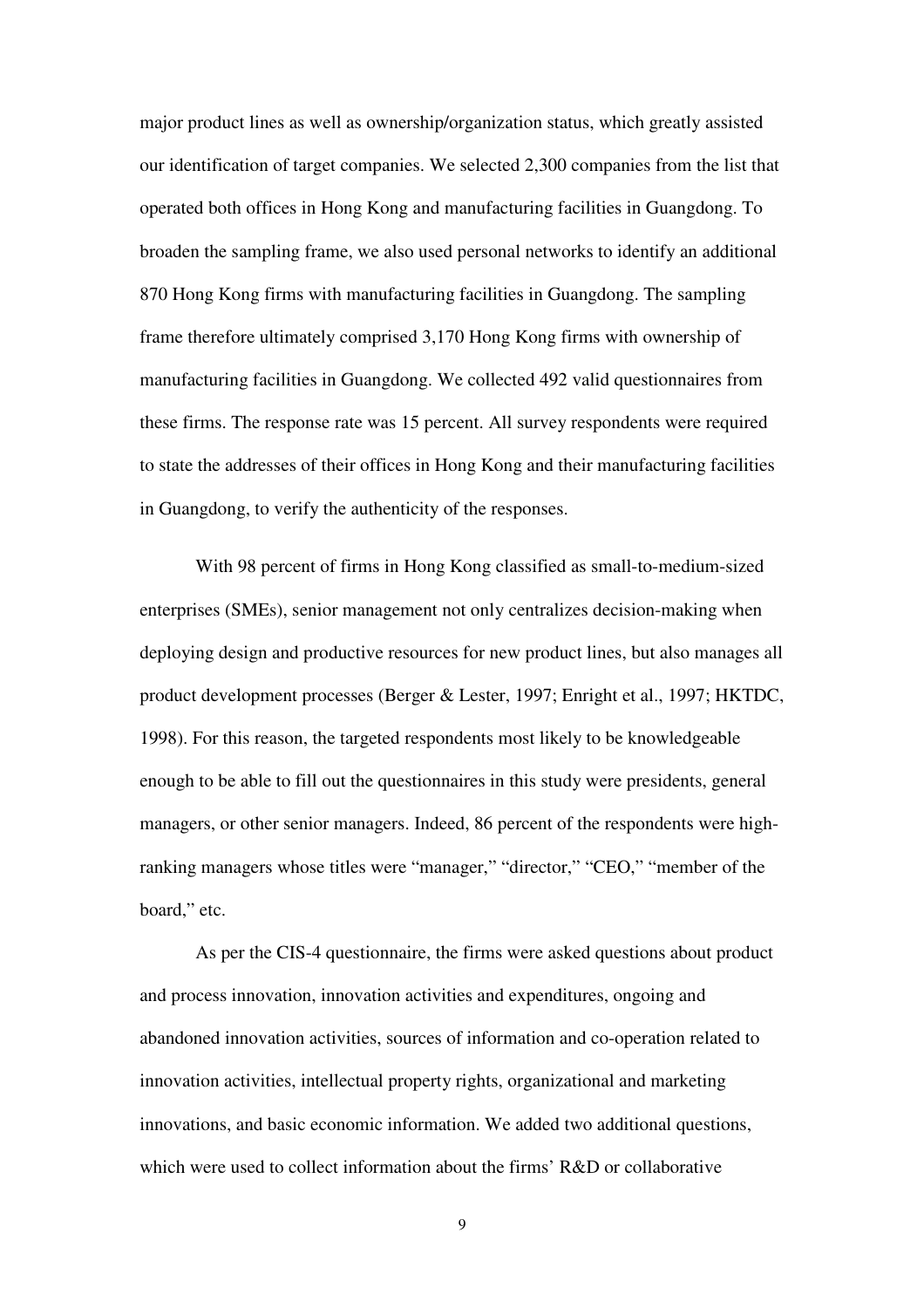innovation activities in Mainland China and their plans for moving manufacturing operations out of Guangdong (if such plans exist). These two additional questions were devised and pilot-tested after discussions with senior industry managers.

Seventy-five percent of the firms in our sample fall into the manufacturing sector and 11 percent belong to the wholesale, retail and import/export trade, and restaurant and hotel sectors (Table 1). A further breakdown of the manufacturing firms shows that the top five manufacturing sectors, to which more than half of the firms in the sample belong, are wearing apparel, textiles, plastic products, fabricated metal products, and electronic parts and components (Table 2). About half of the surveyed firms in our sample employed more than 250 staff in Hong Kong and Guangdong combined (Table 3). These are labor-intensive operations, reflecting the motivation for Hong Kong-owned manufacturing firms to move and expand their manufacturing operations to Guangdong to take advantage of the low cost of labor and land there.

> [Insert Table 1 here] [Insert Table 2 here] [Insert Table 3 here]

We identified two bodies of evidence by reference to which we evaluated the quality of our survey exercise. The first, which is similar to ours, consists of two survey studies sponsored by the Federation of Hong Kong Industries and conducted in the periods of 2002–2003 and 2005–2006, respectively, which resulted in two reports published under the titles "Made in PRD—The Changing Face of HK Manufacturers" and "Made in PRD—Challenges and Opportunities for HK Industry," respectively (Federation of Hong Kong, 2003 and 2007). In the 2005–2006 study, the survey was conducted by the Guangdong Bureau of Statistics. In that survey, 5,030 Hong Kong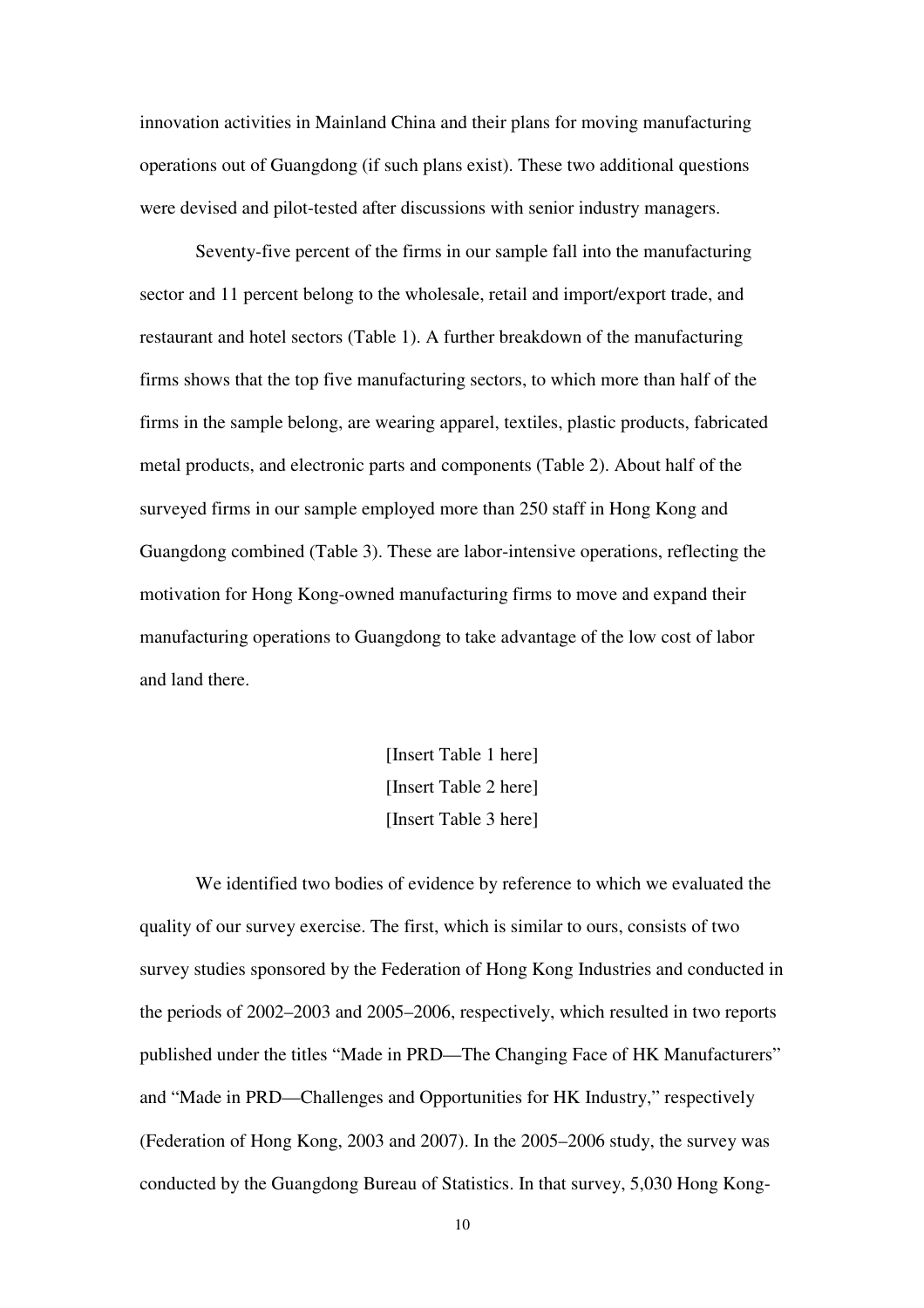owned manufacturing firms and Guangdong domestic companies whose shares were partially held by Hong Kong-owned manufacturing firms were contacted. The response rate was 75 percent. The shares of the top 10 sectors measured by the number of firms in the survey sample are very similar to the corresponding shares in our sample (Table 2).

The second reference is the *Report on the 2007 Annual Survey of Industrial Production* published by the Census and Statistics Department of the Hong Kong government (Census and Statistics Department, 2007). According to the Census and Statistics Department, manufacturing establishments in Hong Kong can be classified into two categories: manufacturing firms and import/export firms which use subcontractors in Mainland China, including their manufacturing-related technical support services. The former accounted for 44 percent of all establishments engaged in manufacturing, while the latter accounted for 56 percent (Census and Statistics Department, 2007, Table 2). This information explains why, in our sample of Hong Kong-owned firms with manufacturing activities in Guangdong, 11 percent fall into the import/export sector.

To further verify the appropriateness of the samples, we also conducted t-tests to verify that there was no statistically significant difference between the samples obtained from the CMA directory and those obtained from our personal network in terms of company profile, modes of innovation, innovation activities, and turnover. We also conducted a test to determine if significant differences existed between early and late respondents in terms of variables relevant to the research hypotheses (Armstrong & Overton, 1977). The average values of items from the first 10 percent of the respondents were compared with those from the last 10 percent, using t-tests.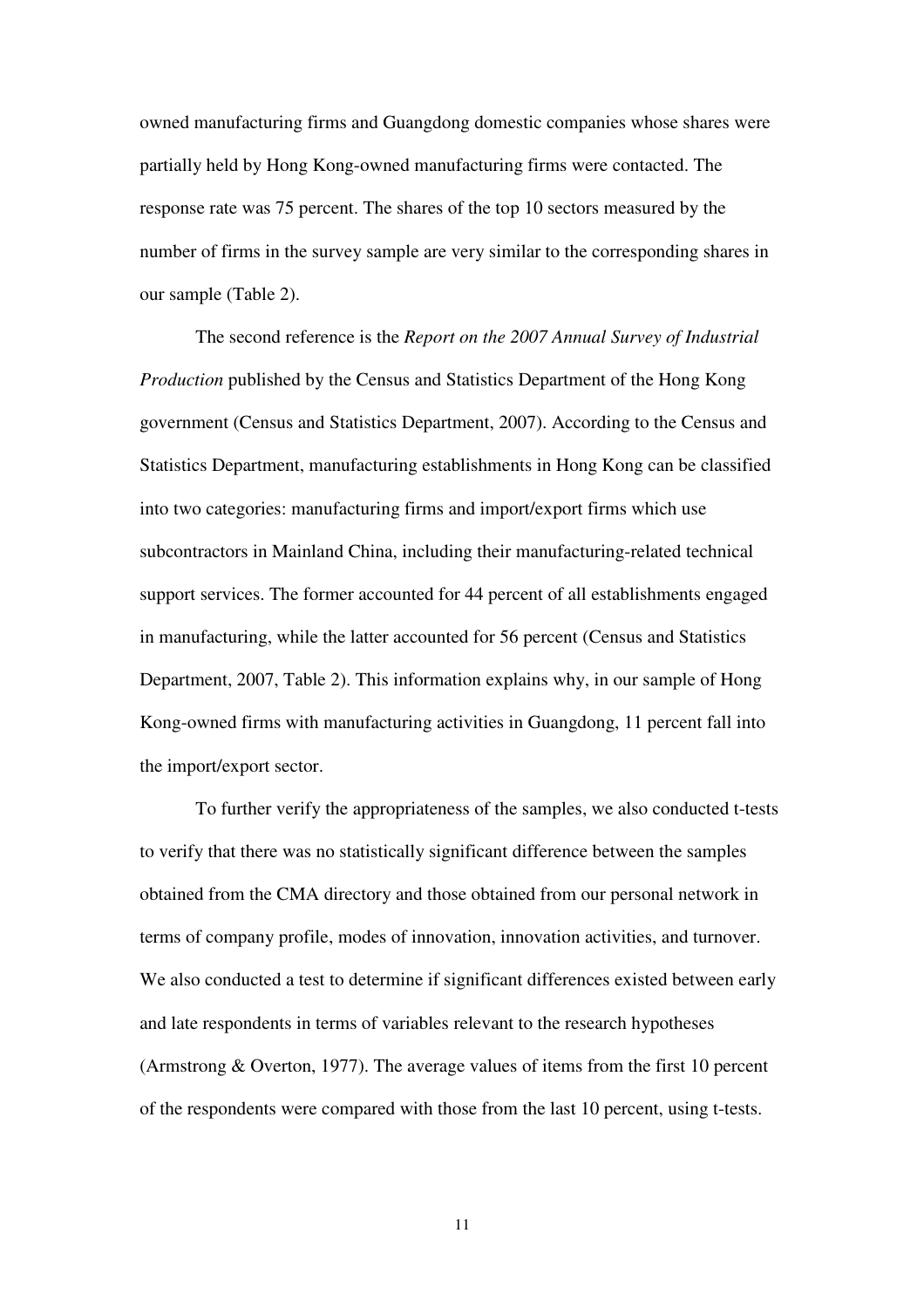The results indicated that the means for the items across the two groups are not statistically significantly different.

#### **5. Model and Econometric Analyses**

#### 5.1 Baseline model

The central research question in this study is whether innovation activities undertaken by Hong Kong-owned manufacturing firms would help them survive and thrive in the challenging market environment of Guangdong. We therefore carried out our analysis based on analyzing the following baseline model:

(1) *(Moving out of Guangdong) = f {[(R&D or innovation collaboration in Mainland China) or (New product share)], (Firm growth), (Public financial support for innovation activities from Hong Kong and Guangdong governments), (Public financial support for innovation activities from central government in Mainland China), (Sector dummies)}* 

In equation (1), moving out of Guangdong is a binary variable that indicates whether a firm expected cut back its manufacturing operations in Guangdong, considered as a proportion of its total manufacturing operations in Mainland China, decrease in the two years following the survey (i.e., 2009–2010). R&D or innovation collaboration in Mainland China is a binary variable that is constructed based on "yes" or "no" answers to the question whether or not a firm had undertaken R&D or innovation collaboration in Mainland China during 2006–2007. New product share is a censored variable whose value ranges from 0 to 100. It is defined as the percentage of a firm's total turnover in 2007 in new-to-market or new-to-firm products. These two variables—R&D or innovation collaboration in Mainland China and new product share—are proxies for innovation activities on the part of Hong Kong-owned manufacturing firms. Because the dependent variable depended on a firm's plan for the 2009–2010 period, while the innovation proxies cover the observation period of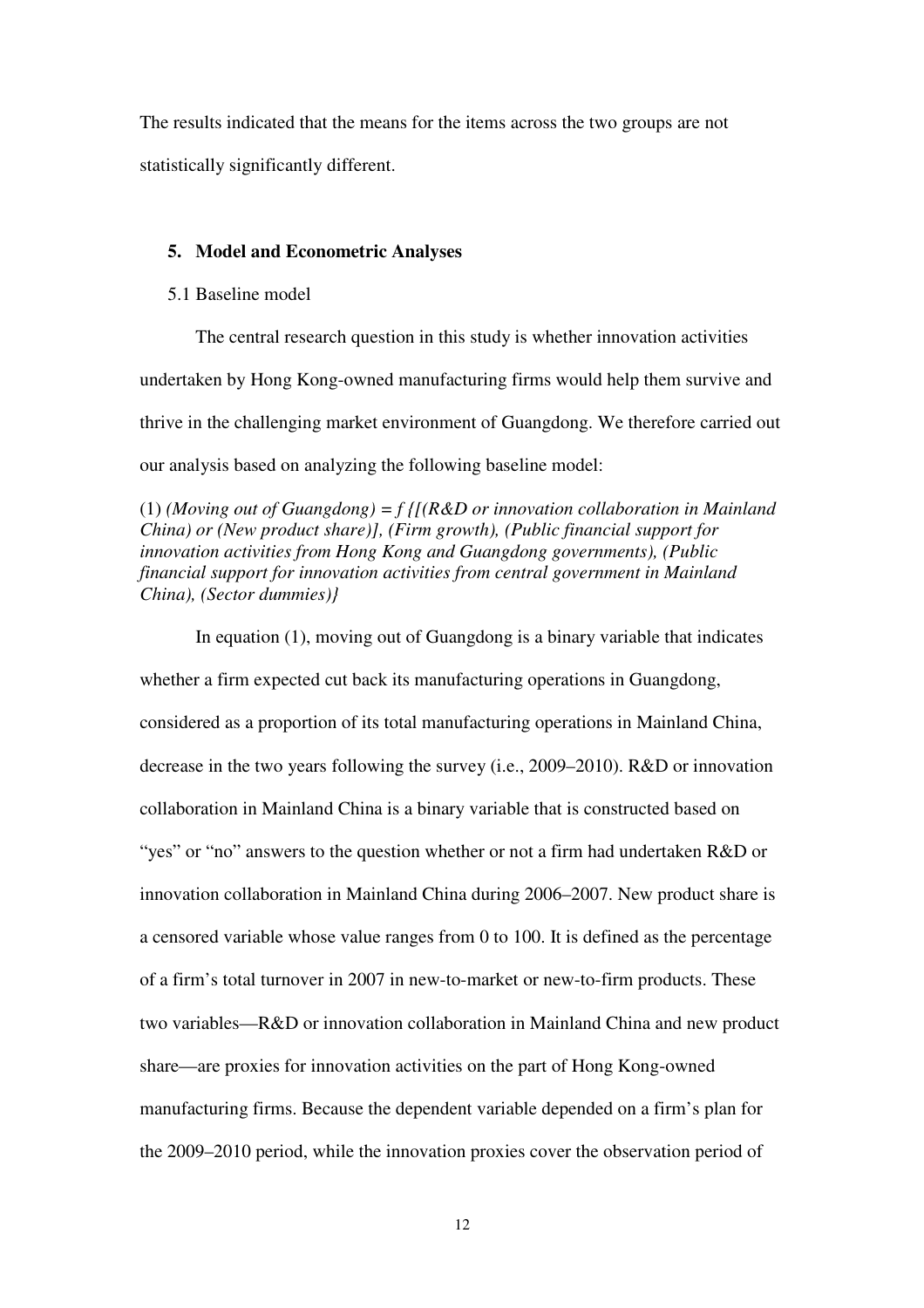2006–2007, we were able to rule out, to a great extent, reverse causality running from the dependent variable to the independent variables. In other words, we avoided a case in which a firm undertakes no R&D or innovation collaboration in Mainland China because of plans to relocate its operations out of Guangdong.

Following Cefis and Marsili (2005) and Audretsch (1991, 1995), we suspect that, if a firm achieved rapid growth in the observation period, it would be unlikely to move its operations out of Guangdong or to close down those operations. Moreover, if a Hong Kong-owned manufacturing firm received public financial support for its innovation activities from the Guangdong government or the central government in Mainland China, it would probably choose not to relocate its business elsewhere. We test these hypotheses by adding three corresponding control variables into the equation. We also add seven sector dummies to control for the presence of firms in the apparel, textiles, plastic products, fabricated metal products, electronic parts and components, import/export, and business service sectors. The firms that belong to each of these seven sectors account for over 5 percent of the total sample share. The definitions of all variables are presented in Table 4.

#### [Insert Table 4 here]

The estimation of the baseline model shows that the innovation activities of Hong Kong-owned manufacturing firms in Guangdong contributed to their decisions not to relocate (Table 5). The coefficients of the two innovation proxies are statistically significant and negative. Firm growth and public financial support for innovation from the Guangdong provincial or central government in Mainland China has no material impact on relocation decisions. The coefficients of the sector dummies demonstrate that firms in the textile sector are more likely than other types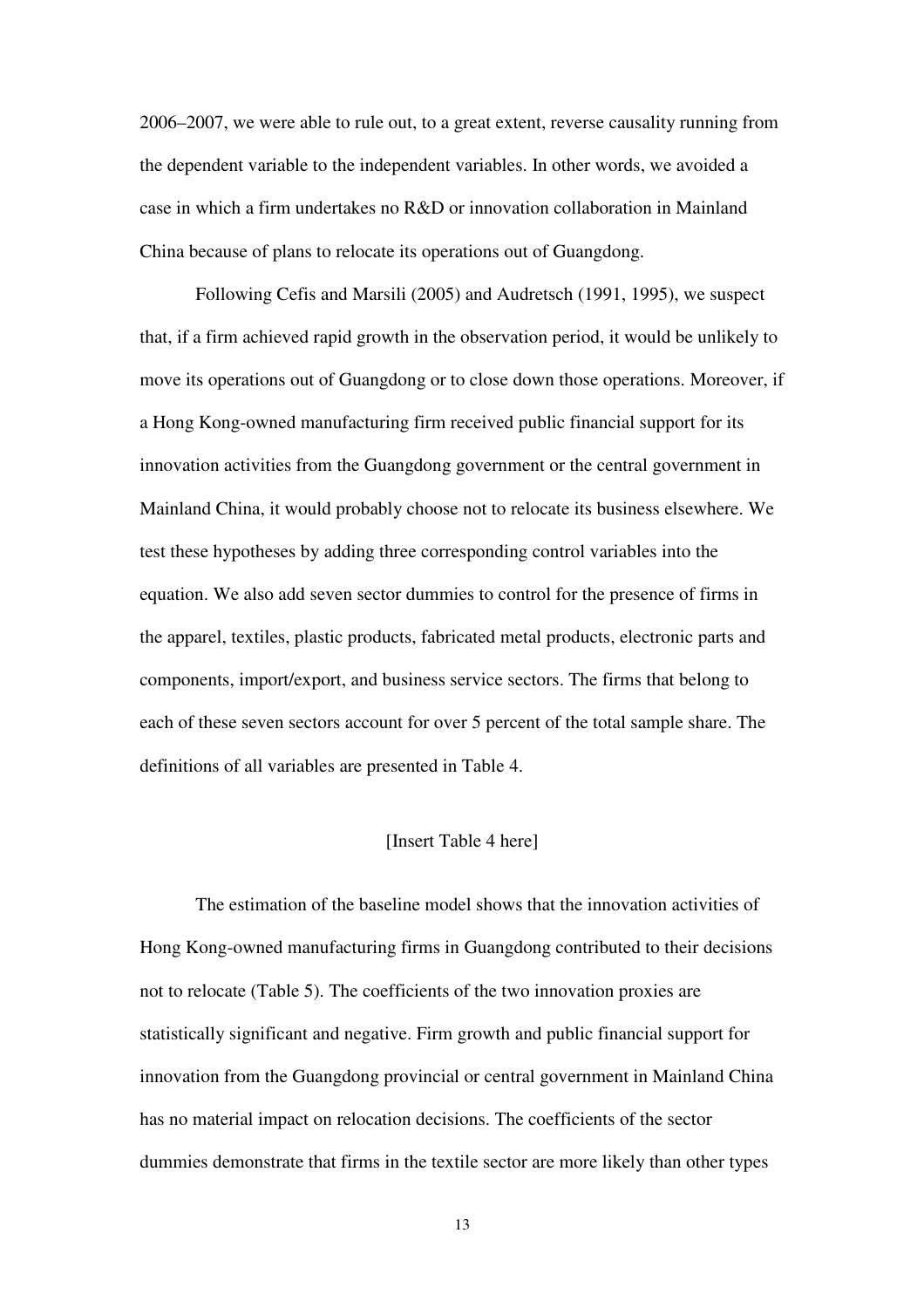of firms to move their operations out of Guangdong. Because textiles is a laborintensive industry, it would be most heavily affected by the challenging market and environmental pressures in Guangdong, such as rising costs, a stronger Yuan, escalating raw materials prices, and so on. The results shows that, in contrast, firms in the business service sector are the least likely to move operations out of Guangdong.

#### 5.2 Endogeneity bias in the baseline model

A careful examination of the two innovation proxies reveals that they are likely to be endogenous in the baseline model. For instance, a firm's managerial capability might simultaneously determine both its decision to move out of Guangdong and its decision to engage in R&D or innovation collaboration in Mainland China. In other words, if a firm is not optimally managed, it would find it difficult to engage in R&D or collaborative innovation activities in Mainland China while at the same time surviving against the steep odds posed by challenging market and environmental pressures. However, there is no variable in the baseline model to control for managerial capability. Its possible impact would thus be measured in the residual, which is accordingly correlated with the innovation proxies. This leads to endogeneity bias.

To correct such endogeneity bias, we estimate a recursive two-equation system below:

(2) 
$$
y_{1i} = x_{1i}\beta + x_{2i}\gamma + u_{1i}
$$
,  
\n(3)  $y_{2i} = y_{1i}\lambda + x_{1i}\varphi + u_{2i}$ ,

where  $y_{1i}$  is endogenous in Equation (3),  $x_{1i}$  are the exogenous independent variables, and  $x_{2i}$  can be considered instrumental variables. The estimation is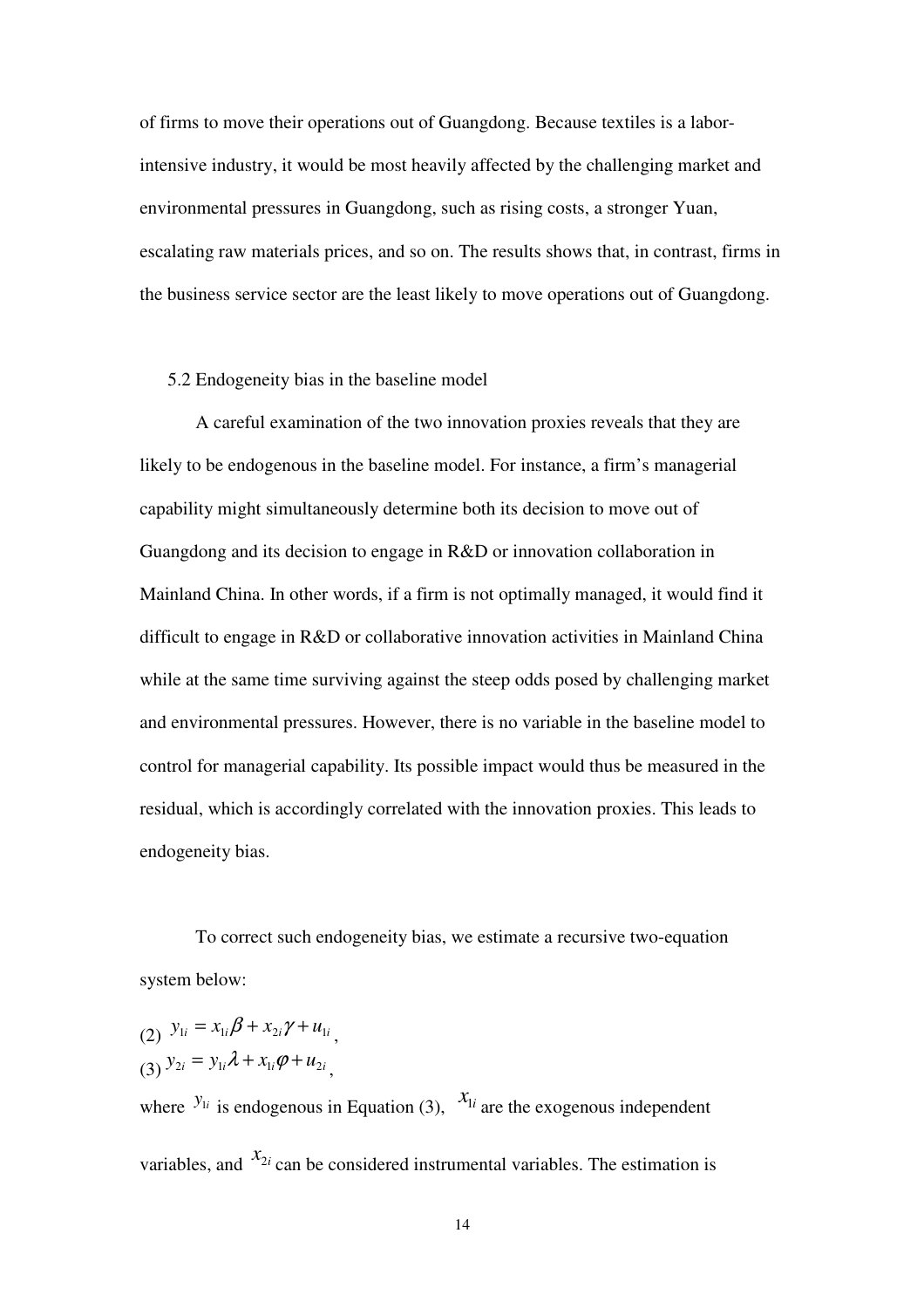implemented in a two-step process. We first estimate Equation (2), and then replace

 $y_{1i}$  by its predicted value  $\hat{y}_{1i}$  in Equation (3).

We use the regression, including R&D or innovation collaboration in Mainland China as an example, to illustrate the equation system. The first equation of the system (Equation (2)) is constructed as

*(4) (R&D or innovation collaboration in Mainland China) = f {(Firm size), (Firm growth), (Supply to Hong Kong and Guangdong market), (Supply to Hong Kong and Mainland China market), (Supply to international market), (Public financial support for innovation activities from Hong Kong and Guangdong governments), (Public financial support for innovation activities from central government in Mainland China), (Sector dummies)}*.

Compared with small firms, large firms are substantially better able to generate funds internally for investment in risky R&D projects, and larger firms benefit from economies of scale when undertaking R&D activity. Empirical research has consistently found that the prevalence of in-house R&D increases with firm size, although the relationship between the amount invested in R&D as a share of total revenues (R&D intensity) and firm size can be complex. For instance, Cohen et al*.* (1987) found that the relationship between firm size and R&D intensity varies by sector. In a recent study, Lee and Sung (2005) contended that size influences firmspecific technological competencies that can be of value to both R&D and other methods of innovating. Rammer et al*.* (2009), based on the results of an analysis of innovation survey data for Germany, identified several reasons that large firms possess greater internal capabilities than small firms do and are thus more likely to engage in R&D. First, R&D often requires heavy initial investments in laboratory equipment and advanced instruments with large fixed costs over time. Small firms are less likely to be able to marshal internal sources of finance to cover both the initial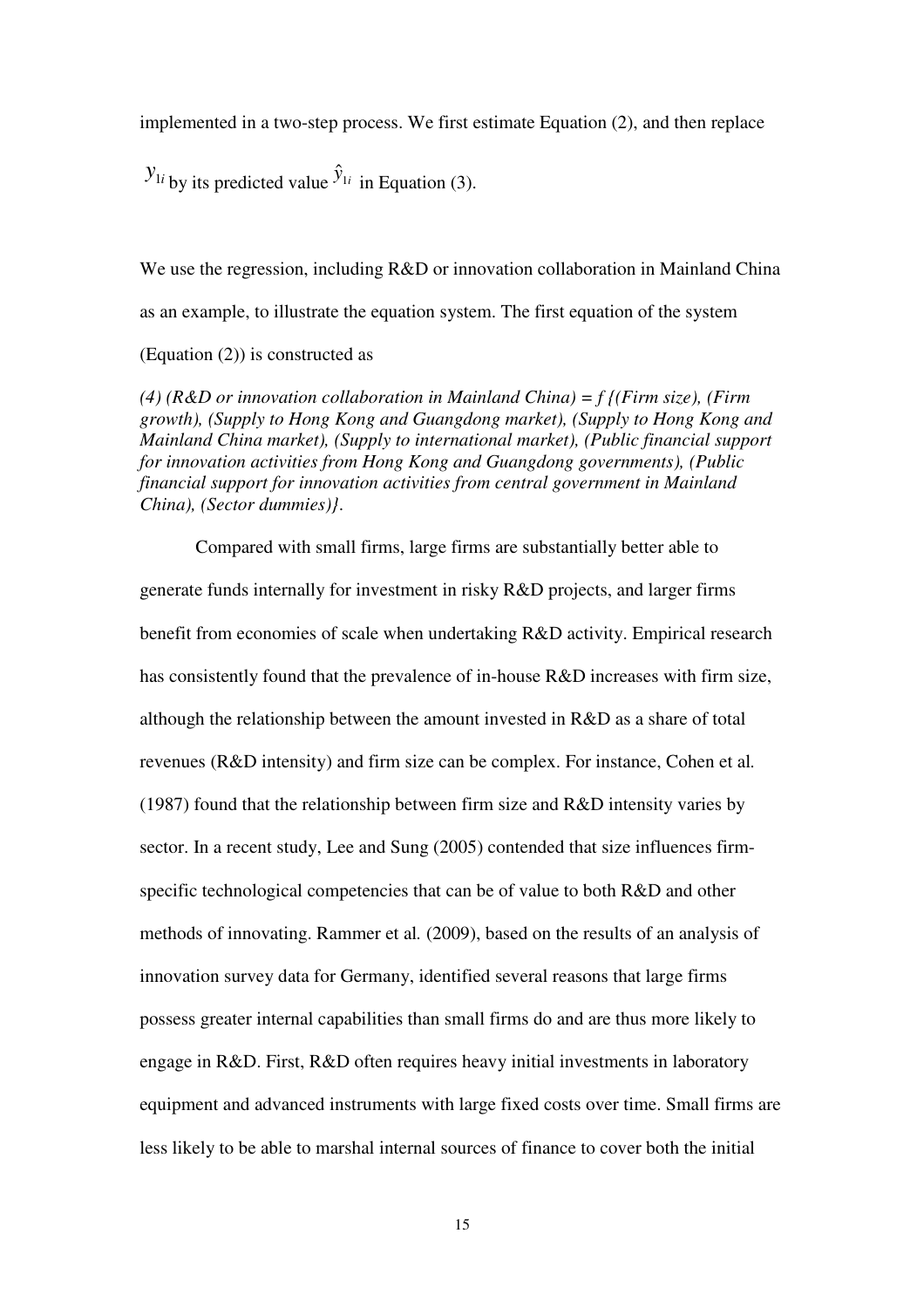costs (creating an entry barrier) and the fixed costs over time. Small firms may also face barriers to raising capital from external sources because of low collateral and weak records of past successful R&D projects. R&D projects are also inherently risky, with many failing. Small firms generally lack the financial resources to maintain a portfolio of several R&D projects to hedge against the risk of failure. We thus include firm size and firm growth as control variables in Equation (2).

In a study of R&D centers maintained by multinational companies in Beijing, Chen (2008) argued that foreign firms are motivated to integrate their R&D, production, and marketing departments in Mainland China in order to compete effectively and maintain market share in the Mainland market. In line with this argument, Hong Kong-owned manufacturing firms that supply the Mainland Chinese market are expected to be more likely to carry out R&D or collaborative innovation activities there. We thus construct three variables—supply to Hong Kong and Guangdong market, supply to Hong Kong and Mainland China market, and supply to international market—to study the relationship between the geographical markets of Hong Kong-owned manufacturing firms and innovation strategy in Mainland China. In addition to these control variables, we include binary variables—intramural R&D, public financial support for innovation activities from the Hong Kong and Guangdong governments and the central government in Mainland China, and sector dummies—in the regression.

The second equation of the system (Equation  $(3)$ ) is accordingly constructed as

*(5) (Moving out of Guangdong) = f {(Predicted value of R&D or innovation collaboration in Mainland China), (Firm growth), (Public financial support for innovation activities from Hong Kong and Guangdong governments), (Public financial support for innovation activities from central government in Mainland China), (Sector dummies)}*.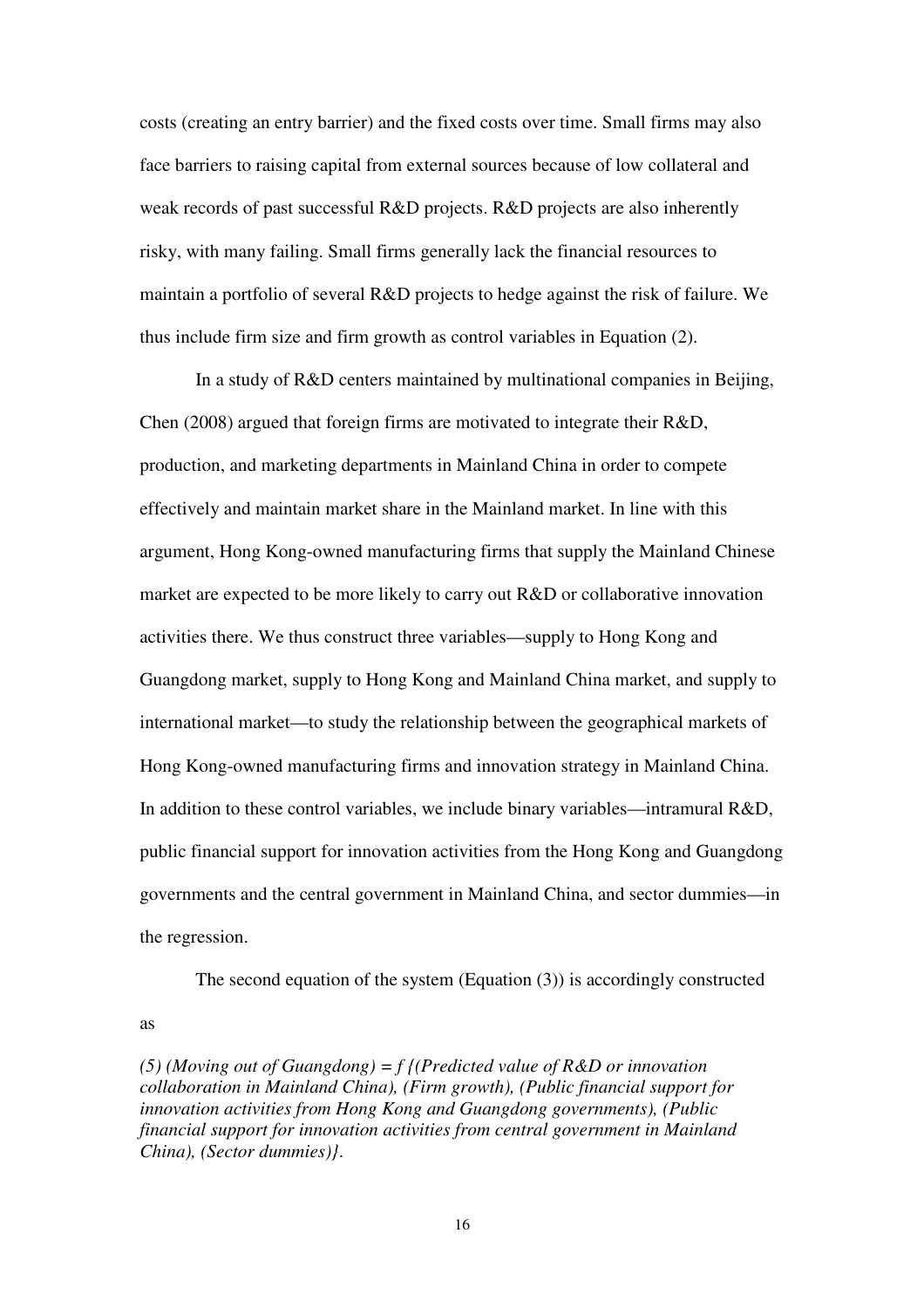The estimation of the second equation (Equation (3)) is presented in Table 5. After correcting the potential endogeneity bias, we find that the coefficient of new product share bears the same sign as in the result obtained from the baseline model, but it is no longer statistically significant. To the contrary, the significance of the coefficient of R&D or innovation collaboration in Mainland China is preserved, which provides robust evidence for the argument that, if Hong Kong-owned manufacturing firms in Guangdong engage in R&D or innovation collaboration in Mainland China, they are not likely to relocate out of Guangdong.

#### [Insert Table 5 here]

Table 6 demonstrates the estimation results of the first equation of the system (Equation (2)). The regression, which includes R&D or innovation collaboration in Mainland China as a dependent variable, is estimated by a Probit model, and the one including new product share is estimated by a Tobit model. Larger firms are more likely to engage in R&D or innovation collaboration in Mainland China, but are not more likely to carry out product innovation (Table 6). If a Hong Kong-owned manufacturing firm grew in 2006–2007, it would be likely to engage in R&D or innovation collaboration in Mainland China or to earn a larger proportion of its revenue from new products.

#### [Insert Table 6 here]

The coefficient of supply to international market is invariably significant in the three regressions, which shows that Hong Kong-owned manufacturing firms that sell to international markets are more innovative than their counterparts that sell only to Hong Kong and the Mainland Chinese market. This finding is consistent with those of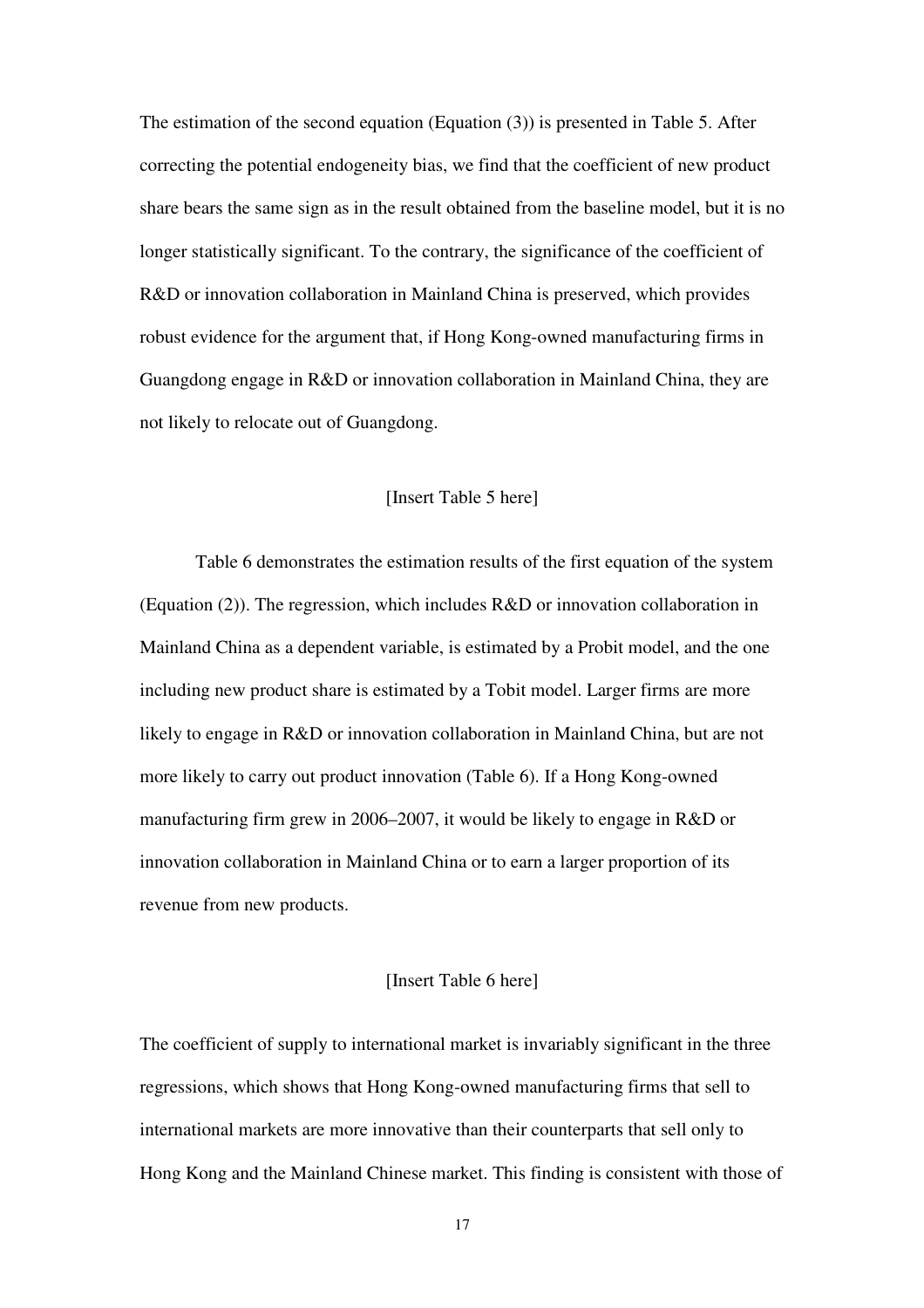empirical studies that demonstrate that exporters are, on average, more active in innovation than non-exporters are, own more patents, and declare greater R&D expenditures (Tomiura, 2007). This result implies that firms are unlikely to export goods and services unless they have sufficient capabilities in organizational learning and innovation to enter and compete in foreign markets where they lack experience. Exporters need to adapt products to local market conditions, offer customized applications, and take advantage of new market opportunities through rapid new product development (Filatotchev & Piesse, 2009). Export activities can also directly influence how firms innovate through feedback effects. Exposure to a wider range of technologies than those available in domestic markets can give exporting firms an edge over domestic rivals, encouraging them to invest in R&D activities (Girma et al*.*, 2008; Harris & Li, 2009).

Again, public financial support from Hong Kong, Guangdong or the central government in Mainland China has no material impact on a firm's decision to carry out R&D or innovation collaboration in Mainland China. However, public financial support for innovation from the Hong Kong and Guangdong governments contributed to new product share for the sample firms. Firms in the electronic parts and components sector are more likely to engage in R&D or innovation collaboration in Mainland China.

#### 5.3 Sample selection bias in the baseline model

In addition to endogeneity bias, we acknowledge that the results for the baseline model may be affected by sample selection bias. As the questionnaire dictates, any firm that answers the question regarding R&D or innovation collaboration activities in Mainland China must at least have ongoing or past innovation activities. Such a firm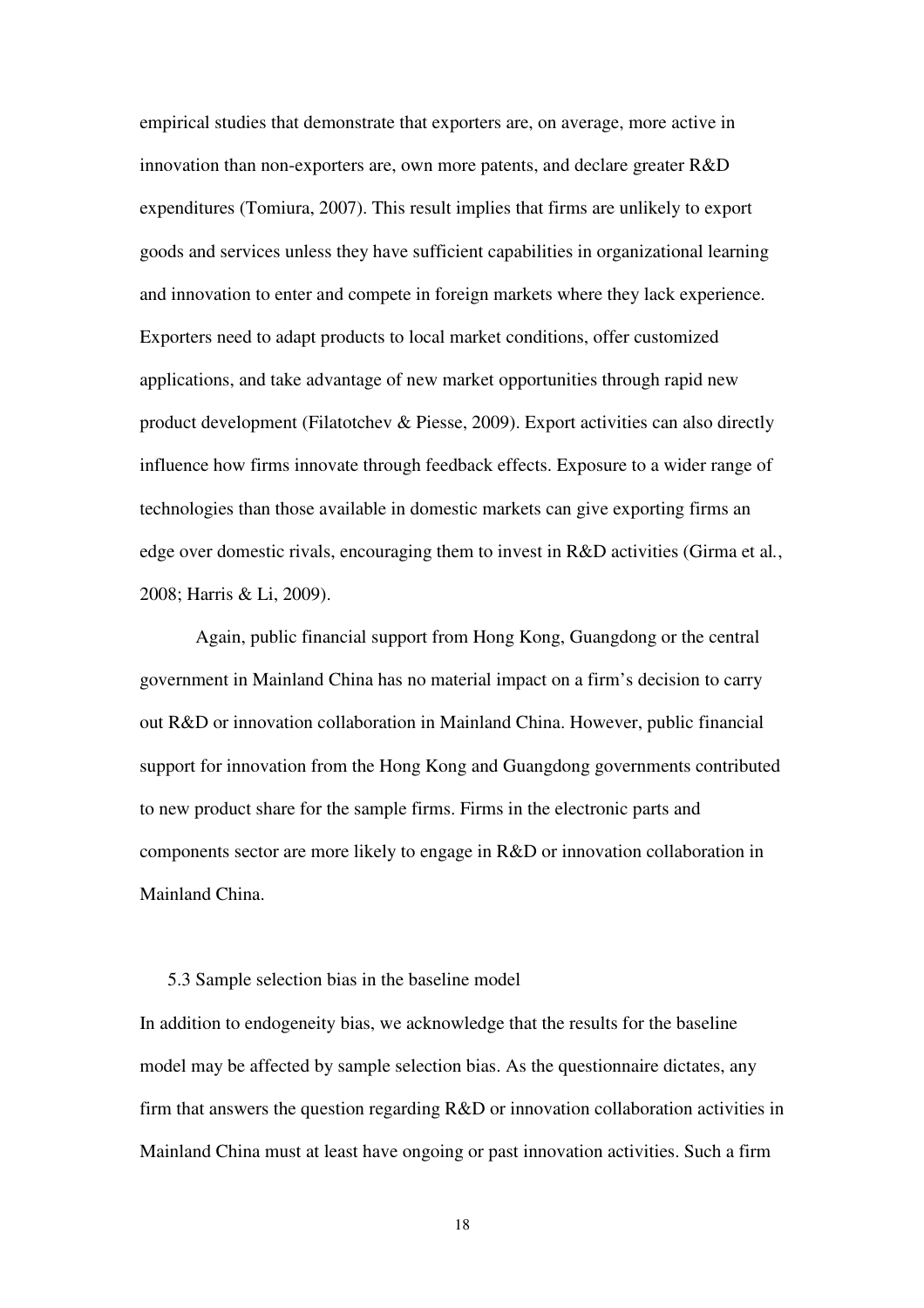has actually made two sequential decisions. The first is whether to innovate in the first place. Only a firm that innovates will have to decide whether or not to engage in R&D or innovation collaboration in Mainland China. The decision process for such a firm can be modeled by the following probit model with sample selection.

(6) 
$$
y_{1i}^* = x_i \beta + u_{1i}
$$

\*  $y_{1i}^*$  is a latent variable and we observe only the binary outcome  $y_{1i} = (y_{1i}^* > 0)$ .  $y_{1i}$ is observed only when

(7)  $y_{2i} = z_i \gamma + u_{2i} > 0$ , where (8)  $u_{1i} \sim N(0, 1)$ (9)  $u_{2i} \sim N(0, 1)$  $(10)$  corr $(u_{1i}, u_{2i}) = \rho$ .

Equation (6) is an outcome equation (whether or not to engage in R&D or innovation collaboration in Mainland China) and Equation (7) is a selection equation (whether to innovate). The log likelihood function of the estimator can be found at StataCorp (2007: 575). When  $\rho=0$ , an estimation of the outcome equation (Equation (6)) by a standard Probit model will not yield a biased result. The outcome equation can thus be estimated by a standard Probit model.<sup>3</sup> The estimation results of the sample selection models are presented in the Appendix. The null hypothesis  $(\rho=0)$  cannot be rejected at the 10 percent confidence level in the two regressions, which implies that the outcome equation can be estimated by a standard Probit model or a standard Tobit model. The results obtained in Tables 5 and 6 are thus not biased. It is worth mentioning that, in the selection equation of the sample selection models, the coefficient of the variable of supply to international markets is invariably significant, providing further evidence that Hong Kong-owned manufacturing firms in Guangdong that sell to international markets are more innovative. The coefficient of the variable for public financial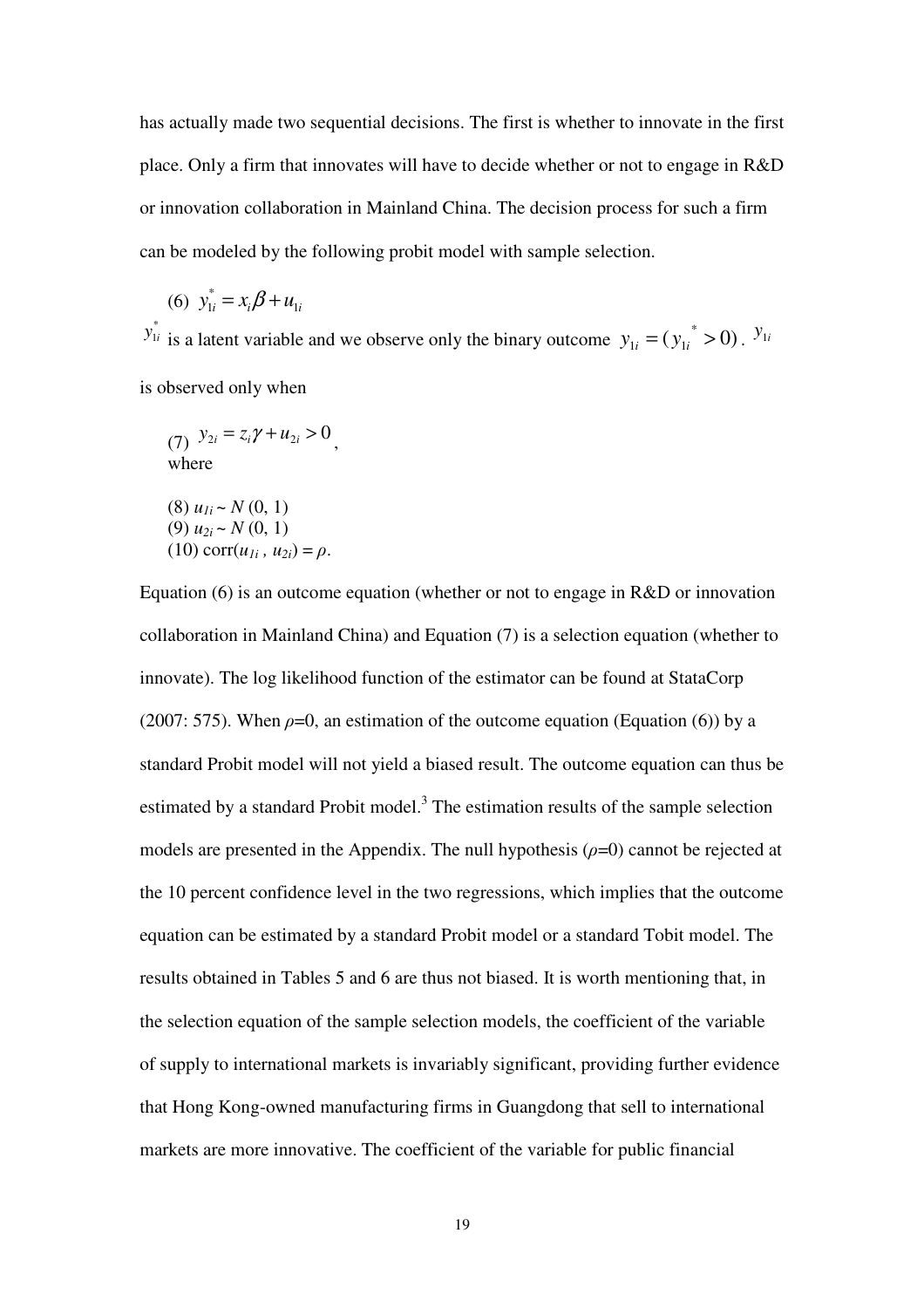support for innovation from the Hong Kong or Guangdong governments is not significant in the model with new product share as the dependent variable, failing to confirm the robustness of the estimation result of the first equation in the recursive equation system (Table 6).

In summary, the econometric analyses of the surveyed data reveal that Hong Kong-owned manufacturing firms in Guangdong that had engaged in R&D or innovation collaboration in Mainland China are more likely to weather the challenging market and environmental pressures. Product innovation alone, which is measured by new product share, is not sufficient to help Hong Kong-owned manufacturing firms survive in Guangdong. R&D and, in a broad sense, innovation is a costly and risky activity. Firms need to have internal sources of finance or raise capital from external sources to purchase laboratory equipment and advanced instruments and to hire qualified personnel. Firms that undertake R&D or innovation collaboration activities in Mainland China are presumably more competitive and have sufficient resources to absorb the costs of R&D or innovation collaboration over time. In addition, such firms identify and collaborate with partners in Mainland China, which means that they have built up networks locally or are more deeply integrated into Mainland China's innovation system. The odds of survival for such firms would thus be greater. In contrast, new product launch does not indicate competitiveness on the part of Hong Kong-owned manufacturing firms in Guangdong. As firms may produce new products that are developed mainly by other firms or new products that are not so novel in the sense that they are not new to a market but only new to the firm itself, Hong Kong-owned manufacturing firms that take a greater share of new product sales do not show a greater tendency to stay in Guangdong.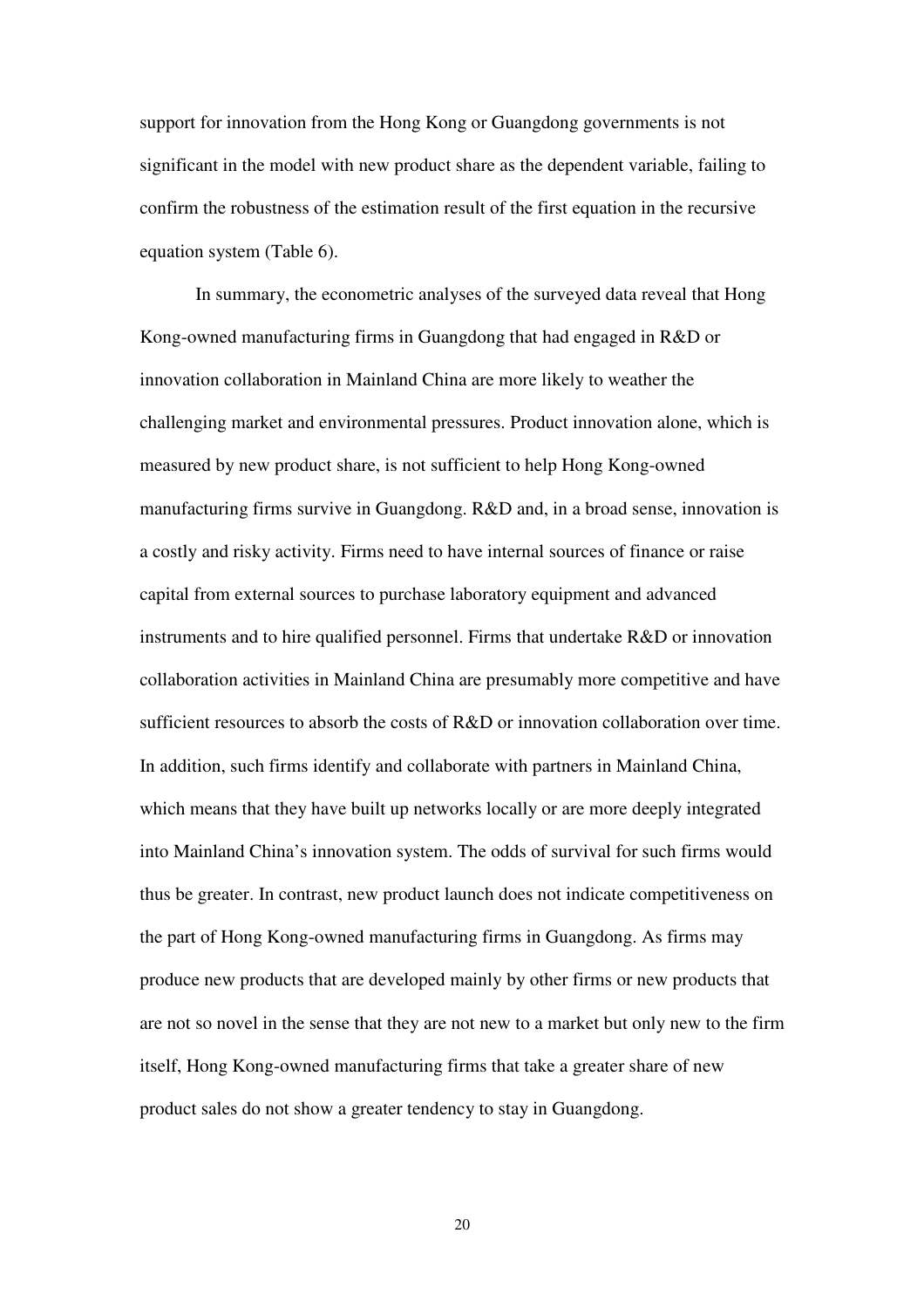We also find consistent evidence that Hong Kong-owned manufacturing firms that sell to international markets are more innovative than their counterparts that sell only to Hong Kong and Mainland Chinese markets. The econometric results indicate that public financial support from the Hong Kong, Guangdong, or Mainland Chinese governments has no material impact on a firm's decision with regard to carrying out R&D or innovation collaboration in Mainland China.

5.4 R&D and innovation collaboration of Hong Kong-owned manufacturing firms in Guangdong

The econometric analyses of the surveyed data shows that if Hong Kongowned manufacturing firms are more strongly committed to the Mainland China market, or more deeply integrated into Mainland China's innovation system, as demonstrated by their R&D or collaborative innovation activities in Mainland China, they are unlikely to relocate their businesses. As shown by the data, "low cost" and "close to market and customers" are the two primary motivations for Hong Kongowned manufacturing firms to undertake R&D or collaborative innovation activities in Mainland China (Figure 1). Over 60 percent of the respondents regard "low cost" and about 35 percent consider "close to market and customer" as highly important reasons for carrying out R&D or collaborative innovation activities in Mainland China.

This finding contradicts the results of a similar survey of 250 multinationals from the US and Western Europe that was intended to examine their motivation for offshoring R&D (Thursby & Thursby, 2006). Thursby and Thursby found that, among multinational companies that locate their R&D activities in emerging economies, the most important attraction was the growth potential in the market, followed by the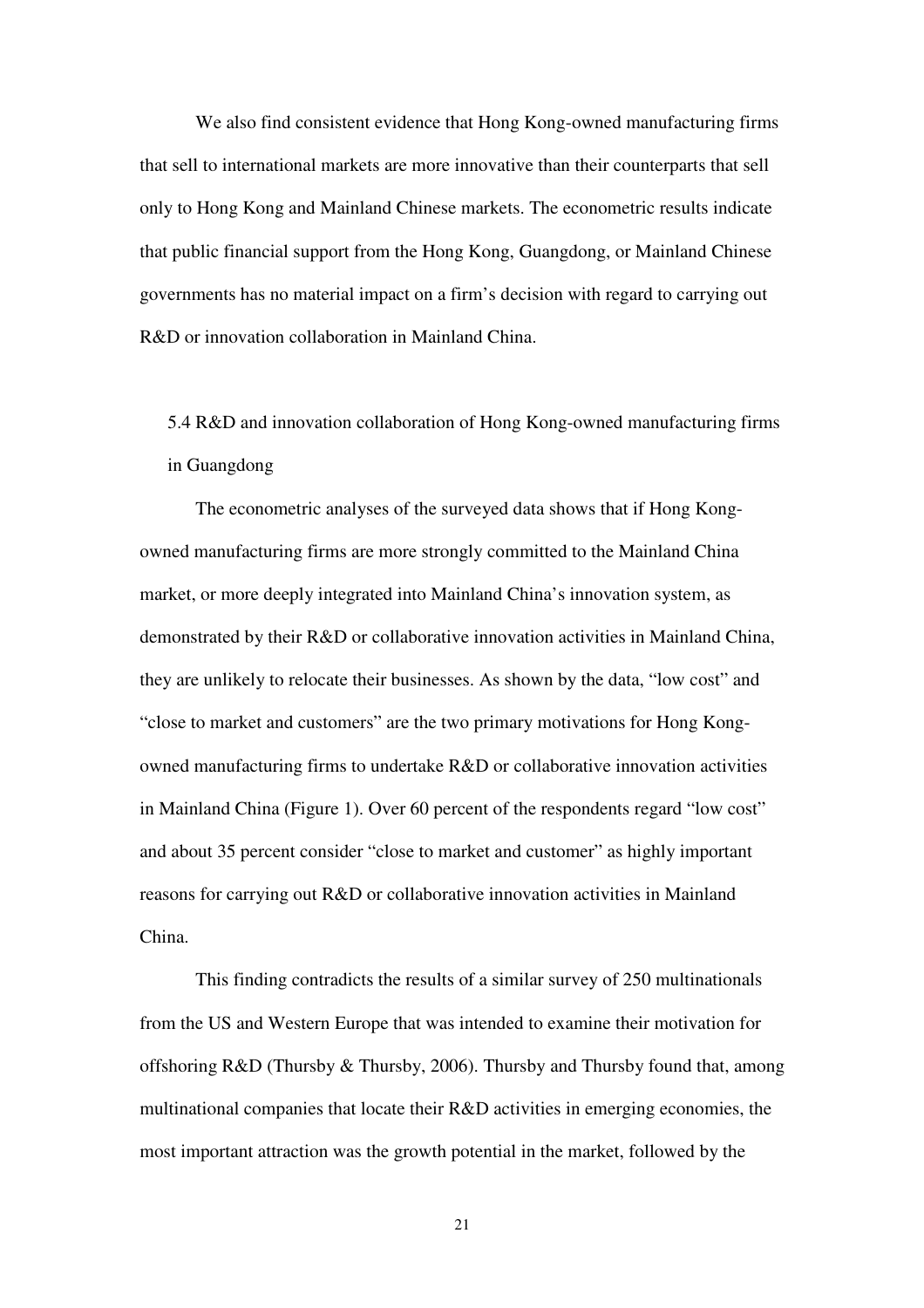quality of R&D personnel. Tied for third-most important reason were costs (net of tax breaks), the expertise of available university faculty, and the ease of collaborating with universities. Our explanation for this discrepancy is that firms surveyed by Thursby and Thursby are large multinationals with large-scale R&D investments and strong technological capabilities. Cost reduction is not their primary interest. On the contrary, the competitiveness of Hong Kong-owned manufacturing firms in Guangdong is not based on advanced technology that they could invent and develop but on their competence in manufacturing with a thin profit margin in Mainland China. For Hong Kong-owned manufacturing firms in Guangdong, cost reduction and better knowledge of markets and customers are keys to survival and success. It is important to differentiate these two types of multinationals and their diverse motivations for offshoring R&D activities to emerging economies.

## [Insert Figure 1 here]

An analysis of the types of partners that Hong Kong-owned manufacturing firms will choose for collaborative innovation also supports the above finding. Regarding collaborating with partners from their own enterprise groups, suppliers, clients, and competitors, Hong Kong-owned manufacturing firms do not discriminate among partners from distinct locations. Almost an equal percentage of the partners of the four types are from Guangdong, other provinces in Mainland China, or Hong Kong. However, when considering collaborating with consultants, universities, and public research institutions, a much higher percentage of Hong Kong-owned manufacturing firms choose partners located in Hong Kong. This finding indicates that universities, public research institutions and, to a greater extent, consultants in Mainland China are not regarded as reliable sources of knowledge for Hong Kong-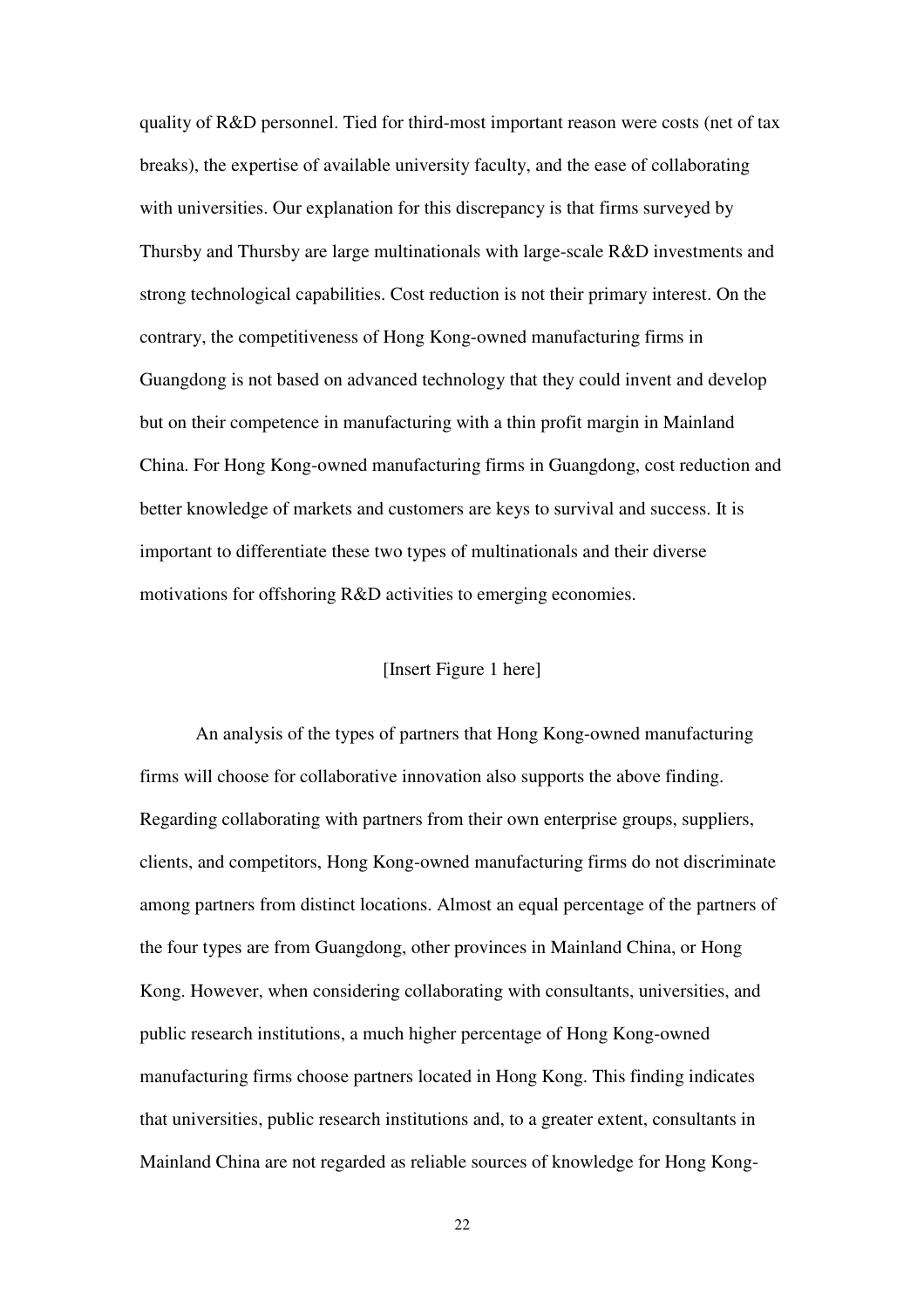owned manufacturing firms in Guangdong. Similarly, "close to knowledge source" is the weakest motivation for Hong Kong-owned manufacturing firms to undertake R&D or collaborative innovation activities in Mainland China.

[Insert Figure 2 here]

#### **6. Conclusions**

Based on a survey of 492 Hong Kong-owned manufacturing firms in Guangdong administered from March to September 2008, this paper investigates the innovation strategies and survival rate of these firms with respect to deciding whether to move out of Guangdong or cease operations altogether. The study makes a unique contribution to the literature in that there have been no previous scholarly studies on such decisions on the part of Hong Kong-owned manufacturing firms. Indeed, previous research on Hong Kong-owned manufacturing firms clearly identifies the reasons for these firms' success (lower factor input costs) but has not considered survival or innovation strategies. To be sure, the challenges faced by Hong Kongowned manufacturing firms in Guangdong are themselves of relatively recent origin (since 2007), a factor that may explain the absence of such studies. Additionally, as other coastal regions in Mainland China increasingly upgrade their regional economies, this research provides lessons for understanding the relocation of manufacturing within China, as manufacturing activity (in this case Hong Kongowned manufacturing activity) moves inland to Mainland China's hinterland, not only from the Pearl River Delta region, but also (to name just one other region) the Yangtze River Delta region. Such lessons are applicable both at the firm level as well as at the provincial governmental level, provided that such governments are indeed keen to exploit this trend in some way (depending on whether the policymakers come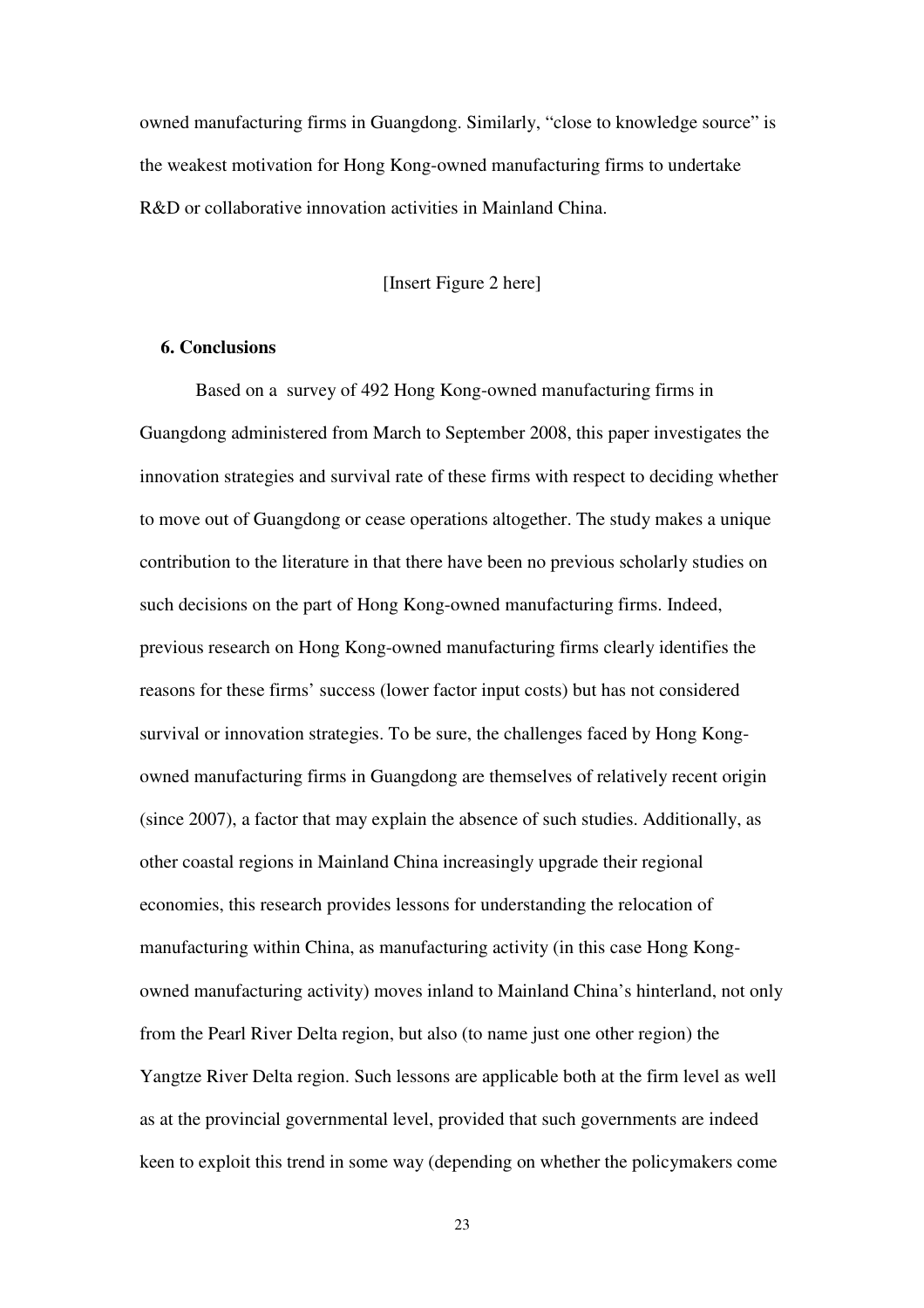from the region out of which manufacturing is moving or from the region into which it is moving).

By employing the CIS-4 survey questionnaire, this research has been able to differentiate product innovation from innovation in general and investigate its role in firm survival. Indeed, the data analyses show that new product innovation alone is insufficient to ensure the survival of Hong Kong-owned manufacturing firms in Guangdong. Rather, Hong Kong-owned manufacturing firms in Guangdong that engage in R&D or collaborative innovation activities with other actors (such as universities, public research institutions, etc.) in the innovation system that are located in Mainland China are more likely to weather the challenging market and environmental pressures imposed upon them. Such firms are less likely to close down or relocate their business operations out of Guangdong.

Furthermore, the survey data shows that "low cost" and "close to market and customers" indicate the two primary motivations for Hong Kong-owned manufacturing firms in Guangdong to undertake R&D or collaborative innovation activities in Mainland China. Finally, universities, public research institutions, and consultants in Mainland China are not sources of knowledge for Hong Kong-owned manufacturing firms in Guangdong. In this connection, Hong Kong-owned manufacturing firms in Guangdong that sell to international markets (i.e., outside of Mainland China and Hong Kong) are more innovative as compared with their counterpart firms that sell only to Mainland China's or Hong Kong's markets.

This research yields policy implications for both the Guangdong provincial government as well as the Hong Kong Special Administrative Region government. In particular, the research points to the need, on the one hand, to strengthen links between universities and public research institutes and industry, especially given how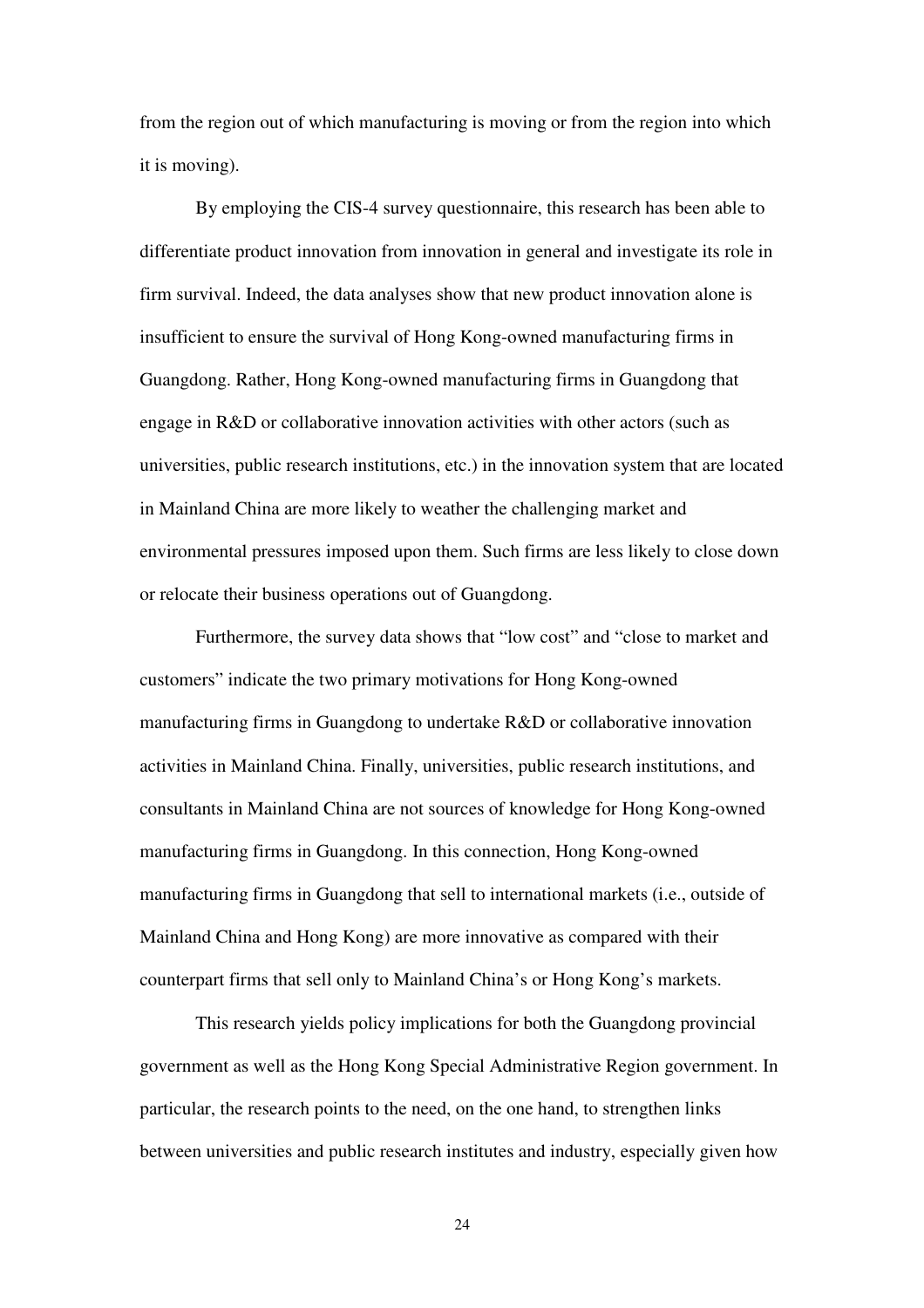much public funding is devoted to the development of both these actors in both areas. This is a particularly important lesson for emerging economies around the world. Where much attention may be devoted to the development of strong actors universities, public research institutes, industry associations, etc.—within an economy's innovation system, simply pouring in resources dedicated to the development of such strong actors alone is insufficient. Rather, it is just as or perhaps more important to ensure or find ways of ensuring that, regardless of the maturity of the other actors within the innovation system, they are strongly linked to one another. Within any given innovation system, isolated islands of strength are of little value unless their contributions permeate the broader innovation system in any given economy.

On the other hand, at a more aggregate level, this research suggests that it may indeed make sense for policymakers on both sides of the Guangdong/Hong Kong border to seriously consider the viability of developing a genuinely regional innovation system, whereby the two regions' strengths and capacities are combined. This would allow Hong Kong-owned manufacturing firms to take advantage of the strengths offered by Guangdong's innovation system (mostly in terms of public research institutes) and similarly allow Guangdong's firms and public research institutions to take advantage of the strengths offered by Hong Kong's innovation system (especially the higher education institutes). Such a development, if executed intelligently, could lead to the emergence of an even stronger region in which manufacturing firms as well as service firms are both deeply integrated into and are able to exploit the strengths of the regional innovation system irrespective of location—whether Guangdong or Hong Kong—in which those strengths may be found.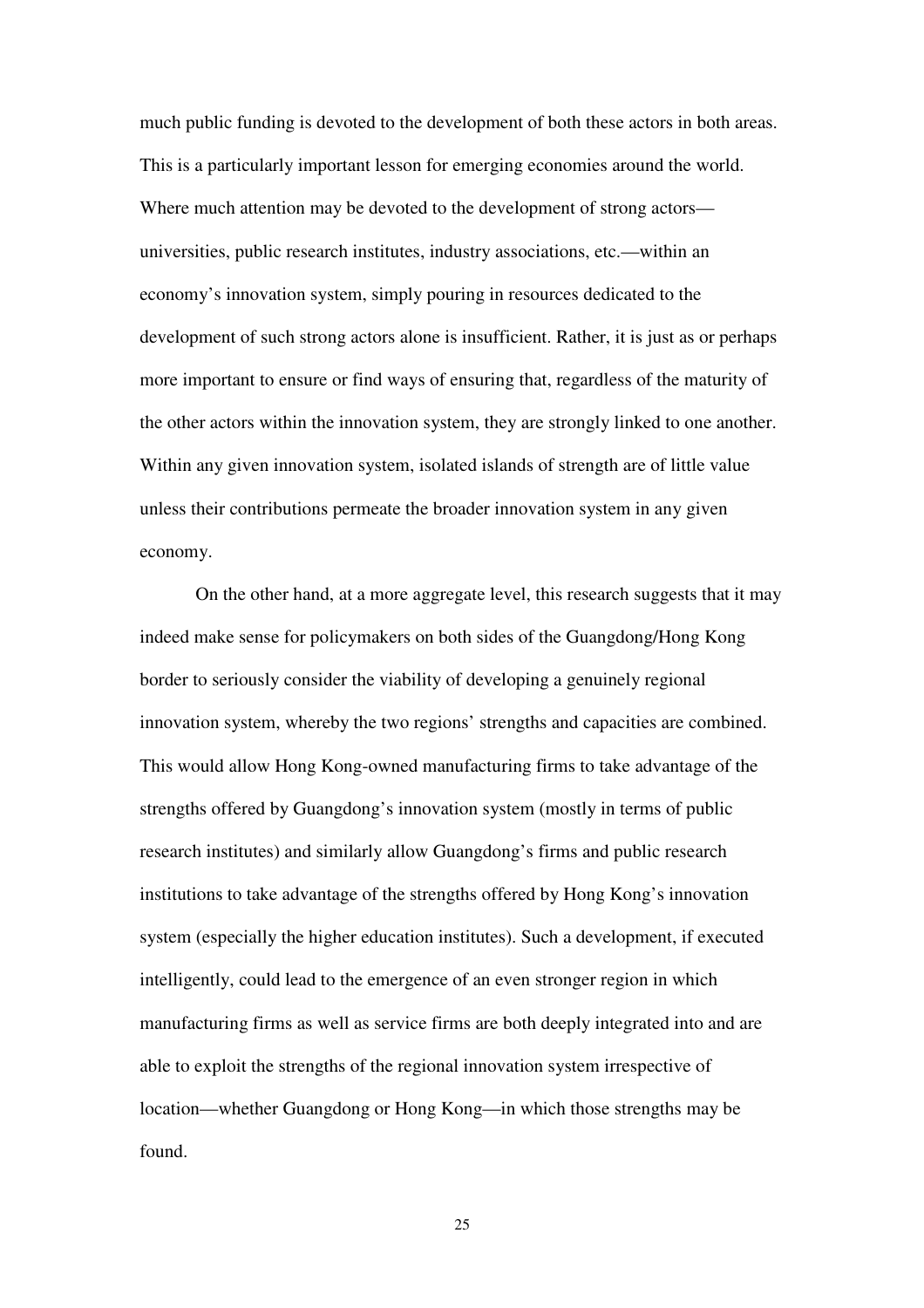#### **References**

- Agarwal, Rajshree., and Gort. Michael. (2002) "Products and Firm Life Cycles and Firm Survival." *American Economic Review* 92, no. 2: 184-90.
- Armstrong, J.S., and T.S. Overtib. (1977) "Estimating Non-Response Bias in Mail Surveys." *Journal of Marketing Research* 16: 396-402.
- Audretsch, David B. (1991), "New Firm Survival and the Technology Regime." *Review of Economics and Statistics* 73(3), 441–450
- Audretsch, David B., and NetLibrary Inc. (1995) *Innovation and Industry Evolution*. Cambridge, Mass.: MIT Press.
- Baumol, W. (2002) *Free Market Innovation Machines: Analyzing the Growth Miracle of Capitalism*. Princeton: Princeton University Press.
- Berger, Suzanne, and Richard K. Lester. (1997) *Made by Hong Kong*. Hong Kong: Oxford University Press.
- Brüderl, Josef, Preisendörfer Peter, and Rolf Ziegler. (1992) "Survival Chances of Newly Founded Business Organizations." *American Sociological Review* 57, no. 227-242.
- Cefis, E., and O. Marsili. (2005) "A Matter of Life and Death: Innovation and Firm Survival." *Industrial and Corporate Change* 14, no. 6: 1-26.
- Chen, E.K.Y., and A. Ho. (1994) "Southern China Growth Triangle: An Overview." In *Growth Triangle in Asia: A New Approach to Regional Economic (Hong Kong: Oxford University Press, 1994)*, edited by Myo Thant, Min Tang and Hiroshi Kakazu, 29-72. Hong Kong: Oxford University Press.
- Chen, Y.-C. (2008). Why Do Multinational Corporations Locate Their Advanced R&D Centres in Beijing? Journal of Development Studies 44(5): 622 - 644.
- Christensen, M. C. (1997) *The Innovator's Dilemma*. Cambridge: Harvard Business School Press.
- Christensen, C.M., F. F. Suarez, and J. M. Utterback. (1998) "Strategies for Survival in Fast - Changing Industries." *Management Science* 44: S207 - S20.
- Cohen, W.M., Levin, R.C., and Mowery, D.C. (1987) "Firm Size and R & D Intensity: A Re-Examination." *The Journal of Industrial Economics* 35, no.4: 543-565
- Doms, M., Dunne, T., and Roberts, M.J. (1995) "The role of technology use in the survival and growth of manufacturing plants." *International Journal of Industrial Organization* 13, no.4: 523-542
- Enright, Michael J., Edith E. Scott, and Ka-mun Chang. (2005) *Regional Powerhouse : The Greater Pearl River Delta and the Rise of China*. Singapore ; Hoboken, NJ ; Chichester, England: Wiley
- Federation of Hong Kong Industries (2003), Made in PRD: The Changing Face of Hong Kong Manufacturers, Hong Kong.
- Federation of Hong Kong Industries. (2007) "Made in PRDd Challenges & Opportunities for Hong Kong Industry."
- Feenstra, Robert C., and Gordon H. Hanson. (2004) "Intermediaries in Entrepôt Trade: Hong Kong Re-Exports of Chinese Goods." *Journal of Economics and Management Strategy* 13, no. 1: 3-35.
- Filatotchev, I., and Piesse, J. (2009) "R&D, internationalization and growth of newly listed firms: European evidence." *Journal of International Business Studies* 40 no.8: 1260-1276
- Girma, S., Görg, H., and Hanley, A. (2008) "R&D and Exporting: A Comparison of British and Irish Firms." *Review of World Economics* 144, no.4: 750-773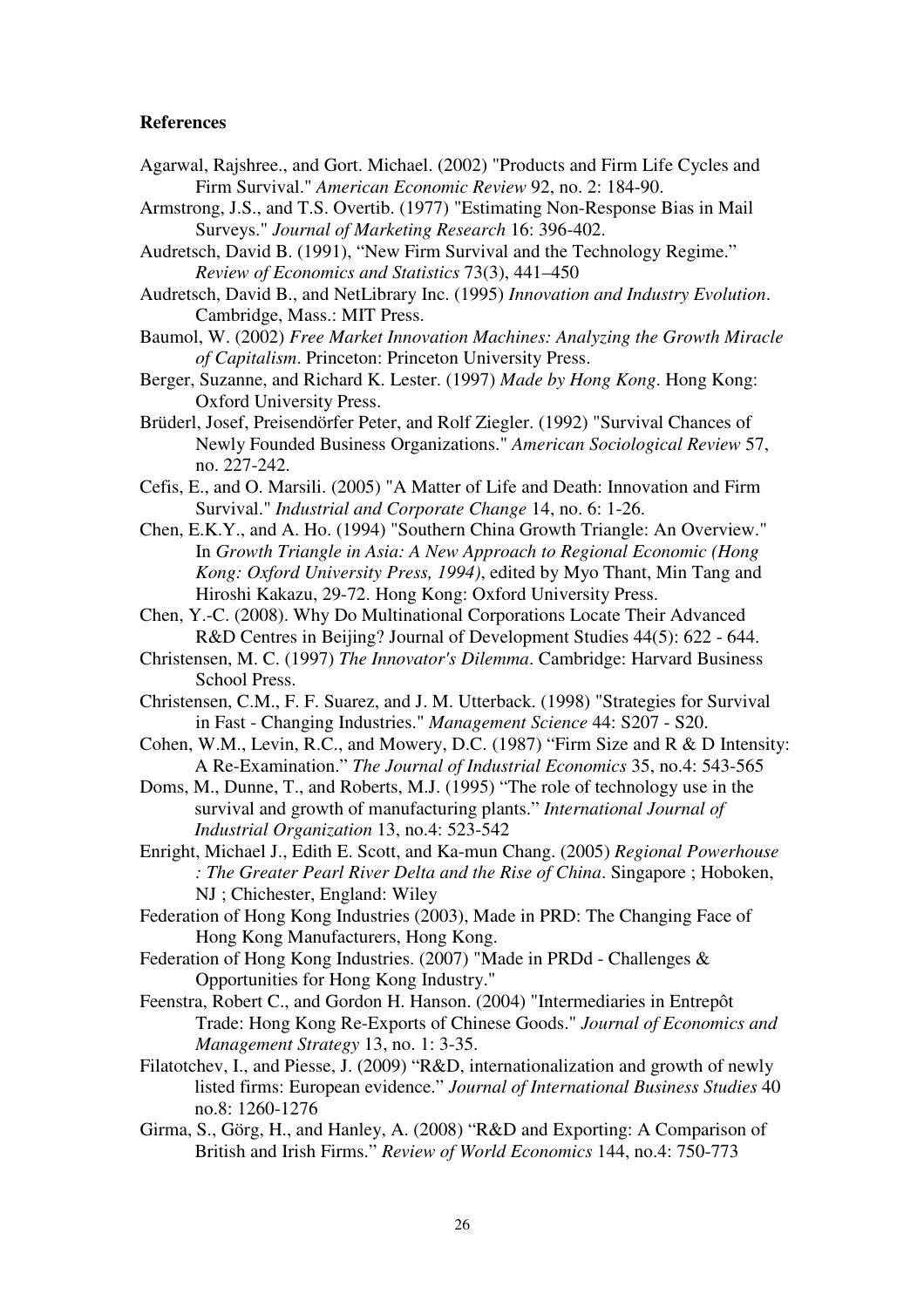- Goodman, D.S.G. , and Feng. C.Y. (1994) "Guangdong: Greater Hong Kong and the New Regionalist Future." In *China: Deconstructs: Politics, Trade and Regionalism*, edited by David S.G. Goodman and Gerald Segal. (NY: Routledge).
- Gort, Michael, and Steven Klepper. (1982) "Time Paths in the Diffusion of Product Innovations." *Economic Journal* 92, no. 367: 650-53
- Guangdong Statistics Bureau (2009). *Guangdong Statistical Yearbook 2009*. Beijing: China Statistics Press.
- Harris, R., and Li, Q.C. (2009) "Exporting, RD, and absorptive capacity in UK establishments." *Oxford Economic Papers-New Series* 61, no. 1: 74-103
- Hollows, Judith (1999). "Historical Trajectories of Innovation and Competitiveness: Hong Kong Firms and Their China Linkages." *Creativity and Innovation Management Journal* 8, no. 1: 57-63.
- Hong Kong Census and Statistics Department. (2007) *Report on 2007 Annual Survey of Industrial Production*. Hong Kong.
- Huang, Can, and Naubahar Sharif. (2009) "Manufacturing Dynamics and Spillovers: The Case of Guangdong Province and Hong Kong, Macau, and Taiwan (HKMT)." *Research Policy* 38, no. 5: 813-28.
- Johnson, Graham E. (1994) "Open for Business, Open to the World: Consequences of Global Incorporation in Guangdong and the Pearl River Delta,." In *The Economic Transformation of South China*, edited by Thomas P. Lyons and Victor Nee, 55-88: (Ithaca: Cornell East Asia Program).
- Johnson, Graham E. (1997) "Links to and through South China: Local, Regional and Global Connections." In *Hong Kong's Reunion with China: The Global Dimensions*, edited by Gerald A. Postilione and James T. H. Tang: (Armonk, NY: M. E. Sharpe, 1997)
- Klepper, Steven, and Kenneth Simons, L. (1997) "Technological Extinctions of Industrial Firms: An Inquiry into Their Nature and Causes." *Industrial and Corporate Change* 6, no. 2: 379-460.
- Lee, C.Y., and Sung, T. (2005) "Schumpeter's legacy: A new perspective on the relationship between firm size and R&D." *Research Policy* 34, no.6: 914-931
- Lin, P.C., and Huang, D.S. (2008) "Technological regimes and firm survival: Evidence across sectors and over time." *Small Business Economics* 30, no.2: 175-186
- Naughton, B. (1999), "Between China and the World: Hong Kong's Economy before and after 1997," in G.G. Hamilton, ed., *Cosmopolitan Capitalists: Hong Kong and the Chinese Diaspora at the End of the 20th Century* , Seattle , WA : University of Washington Press, 80–99
- Rammer, C., Czarnitzki, D., and Spielkamp, A. (2009) "Innovation success of non-R&D-performers: substituting technology by management in SMEs." *Small Business Economics* 33, no.1: 35-58
- Schumpeter, J. A. (1975). Capitalism, Socialism and Democracy (New York: Harper) [orig. pub. 1942]
- Shen, J.F. (2003) "Cross-Border Connection between Hong Kong and Mainland China under 'Two System' before and Beyond 1997." *Geografiska Annaler Series B: Human Geography* 85: 1-17.
- Sit, 1999. V.F.S. Sit, "Economic Integration of Guangdong and Hong Kong: Meaning to China's Opening and Its Accession to WTO," (unpublished paper)
- Smart, Alan, and Josephine Smart. (1998) "Transnational Social Networks and Negotiated Identities in Interactions between Hong Kong and China." In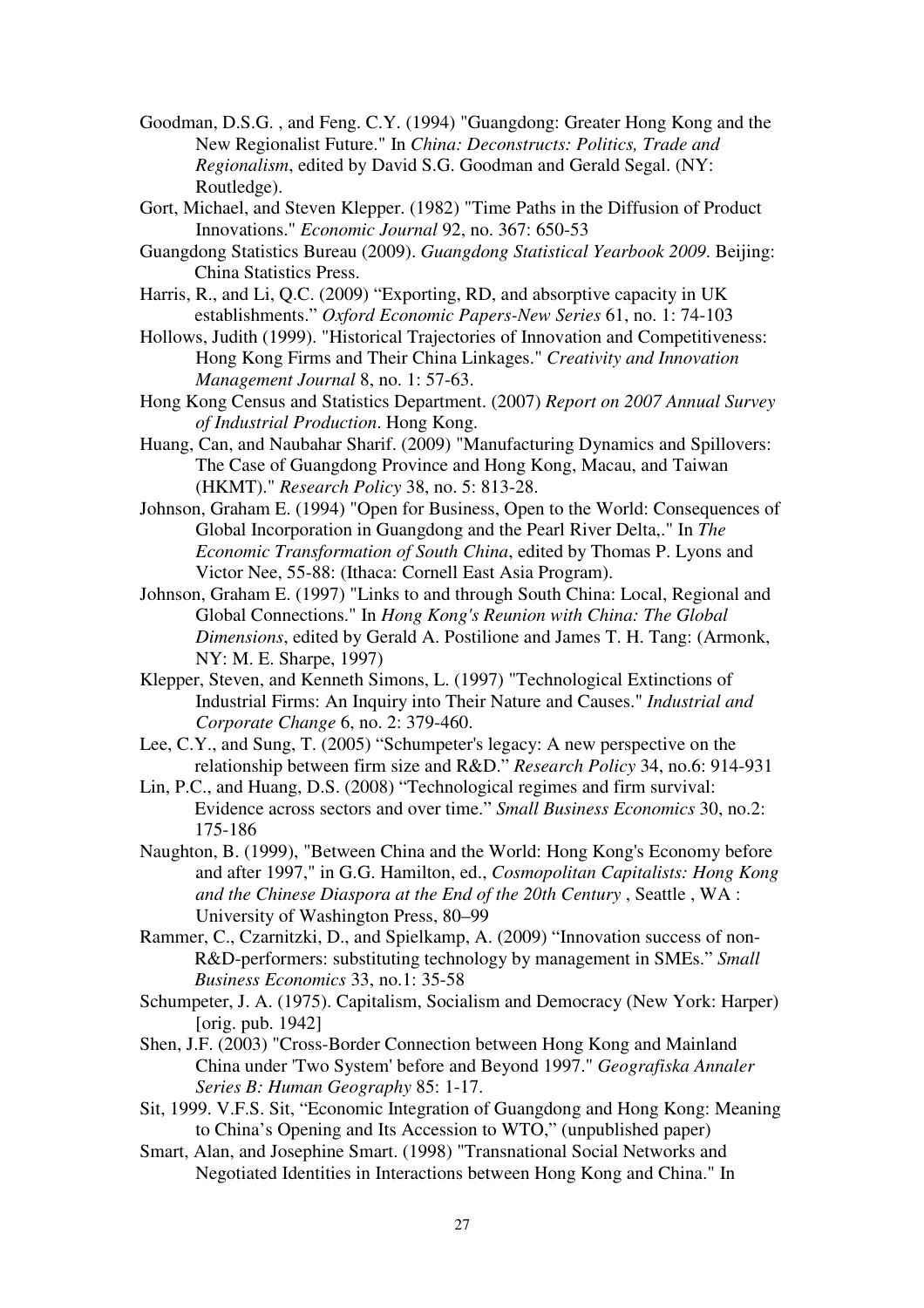*Transnationalism from Below*, edited by Michael Peter Smith and Luis Eduardo Guarnizo, 103-29: (New Brunswick and London: Transaction Publishers.

- Smart, Alan, and Josephine Smart. (1999) "Failures and Strategies of Hong Kong Firms in China: An Ethnographic Perspective." In *Globalization of Chinese Business Firms*, edited by Henry Wai-Chung Yeung and Kris Olds, 244-308. London: Macmillian Press Ltd.
- StataCorp, 2007, Stata Statistical Software: Release 10. Reference A-H, College Station, TX: StataCorp LP.
- Sung, Y.W. (1991) *The China—Hong Kong Connection: The Key to China's Open-Door Policy*, (Cambridge: Cambridge University Press.
- Thursby, J., and Thursby, M. (2006) *Here or there? A survey of factors in multinational R&D location.* The National Academies Press, Washington, DC
- Tomiura, E. (2007) "Effects of R&D and networking on the export decision of Japanese firms." *Research Policy* 36, no.5: 758-767
- Tsang, S.K., and Y. Ma. (2000) "The Integration of China and Hong Kong into the World Economy: A Prototype Global Econometric Model." BRC Papers on China, School of Business, Hong Kong Baptist University.
- Utterback, James M. and Abernathy, William J. (1975) "A Dynamic Model of Product and Process Innovation." *Omega* 3, no. 6: 639 - 56.
- Wagner ,S., and Cockburn, I. (2010). "Patents and the survival of Internet-related IPOs." *Research Policy* 39, no.2: 214-228
- Womach, Brantly, and Guangzhi Zhao. (1994) "The Many Worlds of China's Provinces: Foreign Trade and Diversification." In *China Deconstructs: Politics, Trade and Regionalism*, edited by David S. Goodman and Gerald Segals. London: Routledge.
- Wong, Siu-lun (1988) *Emigrant Entrepreneurs : Shanghai Industrialists in Hong Kong*. Hong Kong ; New York: Oxford University Press.
- Zhang, Z. (1994) "Location-Specific Advantages and Manufacturing Direct Foreign Investment in South China" *World Development*, 22, no.1: 45-53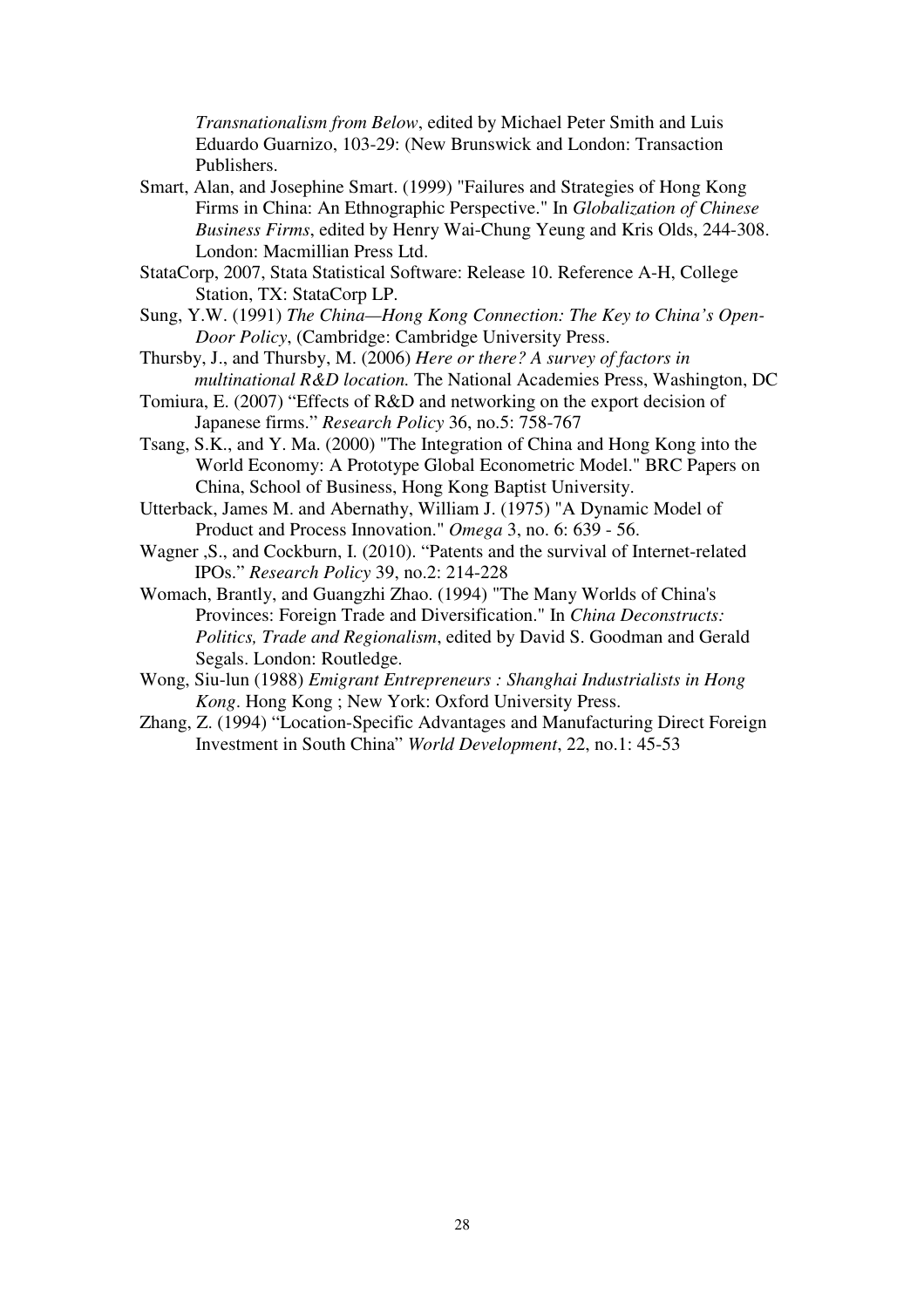# **Appendix**

|                                       | Dependent variable |                 |              |                |  |
|---------------------------------------|--------------------|-----------------|--------------|----------------|--|
|                                       | R&D or innovation  | Innovation      | New product  | New product    |  |
| Independent variable                  | cooperation in     | dummy (binary   | share        | dummy (binary  |  |
|                                       | Mainland China     | variable)       | (censored    | variable)      |  |
|                                       | (binary variable)  |                 | variable)    |                |  |
|                                       | Outcome equation   | Selection       | Outcome      | Selection      |  |
|                                       |                    | equation        | equation     | equation       |  |
| Firm size                             | .068(.046)         | $.11(.042)$ *** | $-.21(1.1)$  | $-.040(.039)$  |  |
| Firm growth                           | .35(.22)           |                 | 2.3(4.9)     | .15(.16)       |  |
| Intramural R&D                        |                    |                 | $-3.9(10.0)$ | $1.4(.15)$ *** |  |
| Supply to Hong Kong and               | .29(.19)           | .11(.18)        | $-4.8(4.7)$  | $-.033(.17)$   |  |
| Guangdong market                      |                    |                 |              |                |  |
| Supply to Hong Kong and               |                    | $-.033(.17)$    | 2.2(4.7)     | $-.089(.17)$   |  |
| Mainland China market                 | .13(.19)           |                 |              |                |  |
| Supply to international market        | $.44(.20)$ **      | $.34(.16)$ **   | $-6.7(5.8)$  | $.41(.17)$ **  |  |
| Public financial support for          |                    |                 |              |                |  |
| innovation activities from            | .19(.24)           |                 | 2.9(6.2)     |                |  |
| Hong Kong and Guangdong               |                    |                 |              |                |  |
| governments                           |                    |                 |              |                |  |
| Public financial support for          |                    |                 |              |                |  |
| innovation activities from            | .18(.38)           |                 | 8.9(8.7)     |                |  |
| central government in                 |                    |                 |              |                |  |
| Mainland China                        |                    |                 |              |                |  |
| Organizational innovation             |                    | $.73(.15)$ ***  |              | .17(.15)       |  |
| Marketing innovation                  |                    | $.63(.15)$ ***  |              | $.30(.14)$ **  |  |
| Apparel sector                        | $-.031(.26)$       | $-.33(.21)$     | 6.0(7.7)     | $-.47(.22)**$  |  |
| Textiles sector                       | .044(.31)          | $-17(.24)$      | 9.1(8.0)     | $-11(.26)$     |  |
| Plastic products sector               | $-.13(.31)$        | .057(.30)       | 5.6(8.6)     | $-.22(.28)$    |  |
| Fabricated metal products sector      | .26(.33)           | .29(.32)        | 4.0(9.2)     | $-.46(.28)$    |  |
| Electronic parts and components       | $.60(.28)$ **      | .010(.28)       | 8.5(6.5)     | .030(.27)      |  |
| sector                                |                    |                 |              |                |  |
| Import and export sector              | $-.29(.33)$        | .53(.34)        | $-11(11)$    | $-.48(.29)*$   |  |
| Business service sector               | .51(.42)           | $-18(.36)$      | $-5.0(9.7)$  | $-.23(.32)$    |  |
| Number of observations                | 441                | 441             | 465          | 465            |  |
| P                                     | $-.086(.32)$       |                 | $-.34(.32)$  |                |  |
| Chi-square statistic in the           |                    |                 |              |                |  |
| likelihood-ratio test of no           |                    |                 |              |                |  |
| correlation between the               | 0.07               |                 |              | 0.55           |  |
| residuals in the outcome and          |                    |                 |              |                |  |
| the selection equations ( $\rho=0$ ): |                    |                 |              |                |  |

# **Table A-1**: The Sample Selection Models

Note: The data between the parentheses are standard deviation. \*\*\* denotes significance at 1% level, \*\* denotes significance at 5% level, \* denotes significance at 10% level.

# **Table 1**: Distribution of the Sample Firms by Sector

|                                                             | Number of | Percentage in |
|-------------------------------------------------------------|-----------|---------------|
| Sector                                                      | firms     | total         |
| Agriculture and Fishing                                     |           | 0.2           |
| Manufacturing                                               | 361       | 74.6          |
| Electricity, Gas and Water                                  | 8         | 1.7           |
| Construction                                                | 12        | 2.5           |
| Wholesale, Retail and Import/Export Trades, Restaurants and | 53        | 11.0          |
| <b>Hotels</b>                                               |           |               |
| Transport, Storage and Communication                        | 14        | 2.9           |
| Finance, Insurance, Real Estate and Business Services       | 32        | 6.6           |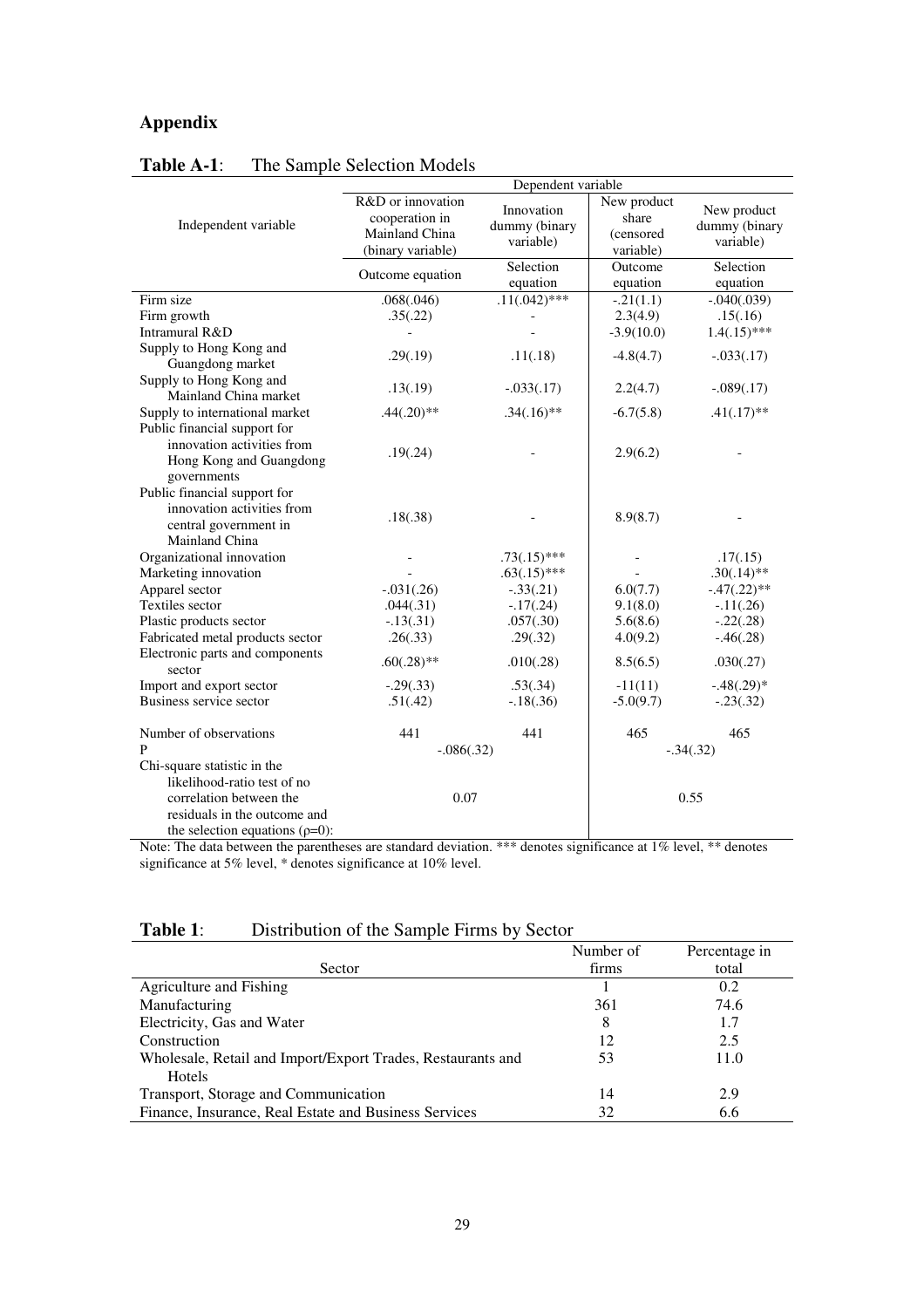|                                 |                    | Share of the firms from the sector in total (data within |
|---------------------------------|--------------------|----------------------------------------------------------|
|                                 | Number<br>of firms | parentheses are percentage of number of firms in the     |
| Manufacturing sectors           |                    | sample of the 2005/2006 survey sponsored by the          |
|                                 |                    | Federation of Hong Kong Industries, 2007)                |
|                                 |                    | (Percentage)                                             |
| Food                            | 6                  | 1.7                                                      |
| Beverage                        | $\overline{2}$     | 0.6                                                      |
| Wearing apparel                 | 57                 | 15.8(13.6)                                               |
| Leather and leather             | 9                  | 2.5(7.7)                                                 |
| Footwear                        | $\overline{4}$     | 1.1                                                      |
| <b>Textiles</b>                 | 36                 | 10.0(6.4)                                                |
| Wood and cork products          | $\overline{4}$     | 1.1                                                      |
| Furniture and fixtures          | 10                 | 2.8                                                      |
| Paper and paper products        | 10                 | 2.8(3.3)                                                 |
| Printing and publishing         | 20                 | 5.5(3.6)                                                 |
| Chemicals                       | 13                 | 3.6(3.4)                                                 |
| Rubber products                 | 6                  | 1.7                                                      |
| Plastic products                | 30                 | 8.3(9)                                                   |
| Non-metallic mineral            | 6                  | 1.7                                                      |
| Basic metal                     | 9                  | 2.5                                                      |
| Fabricated metal products       | 25                 | 6.9(10.5)                                                |
| Office, accounting and          | $\mathbf{1}$       | 0.3                                                      |
| computing machinery             |                    |                                                          |
| Radio, television &             | $\overline{7}$     | 1.9                                                      |
| communications                  |                    |                                                          |
| equipment and apparatus         |                    |                                                          |
| Electronic parts and components | 40                 | 11.1(17.4)                                               |
| Electrical appliances &         | 16                 | 4.4(5.4)                                                 |
| houseware and electronic        |                    |                                                          |
| toys                            |                    |                                                          |
| Machinery, equipment,           | 21                 | 5.8                                                      |
| apparatus, parts and            |                    |                                                          |
| components                      |                    |                                                          |
| Professional & scientific,      | 13                 | 3.6                                                      |
| measuring $&$ controlling       |                    |                                                          |
| equipment and                   |                    |                                                          |
| photographic & optical          |                    |                                                          |
| goods                           |                    |                                                          |
| Manufacturing industries, not   | 16                 | 4.4                                                      |
| elsewhere classified            |                    |                                                          |

**Table 2**: Distribution of the Sample Firms by Manufacturing Sector

| Table 3: | Distribution of the Sample Firms by Size |  |  |
|----------|------------------------------------------|--|--|
|          |                                          |  |  |

| Firm Size (Eurostat's definition)                | Number of | Share in total sample firms |
|--------------------------------------------------|-----------|-----------------------------|
|                                                  | firms     | (Percentage)                |
| Small firms (1-49 employees)                     | 79        | 17                          |
| Medium firms (50-249 employees)                  | 148       | 32                          |
| Large firms (250 or more employees)              | 241       | 51                          |
| Firm Size (National Statistics Bureau of China's | Number of | Share in total sample firms |
| definition)                                      | firms     | (Percentage)                |
| Small firms (1-299 employees)                    | 273       | 54                          |
| Medium firms (300-1999 employees)                | 145       | 31                          |
| Large firms (2000 or more employees)             | 66        | 15                          |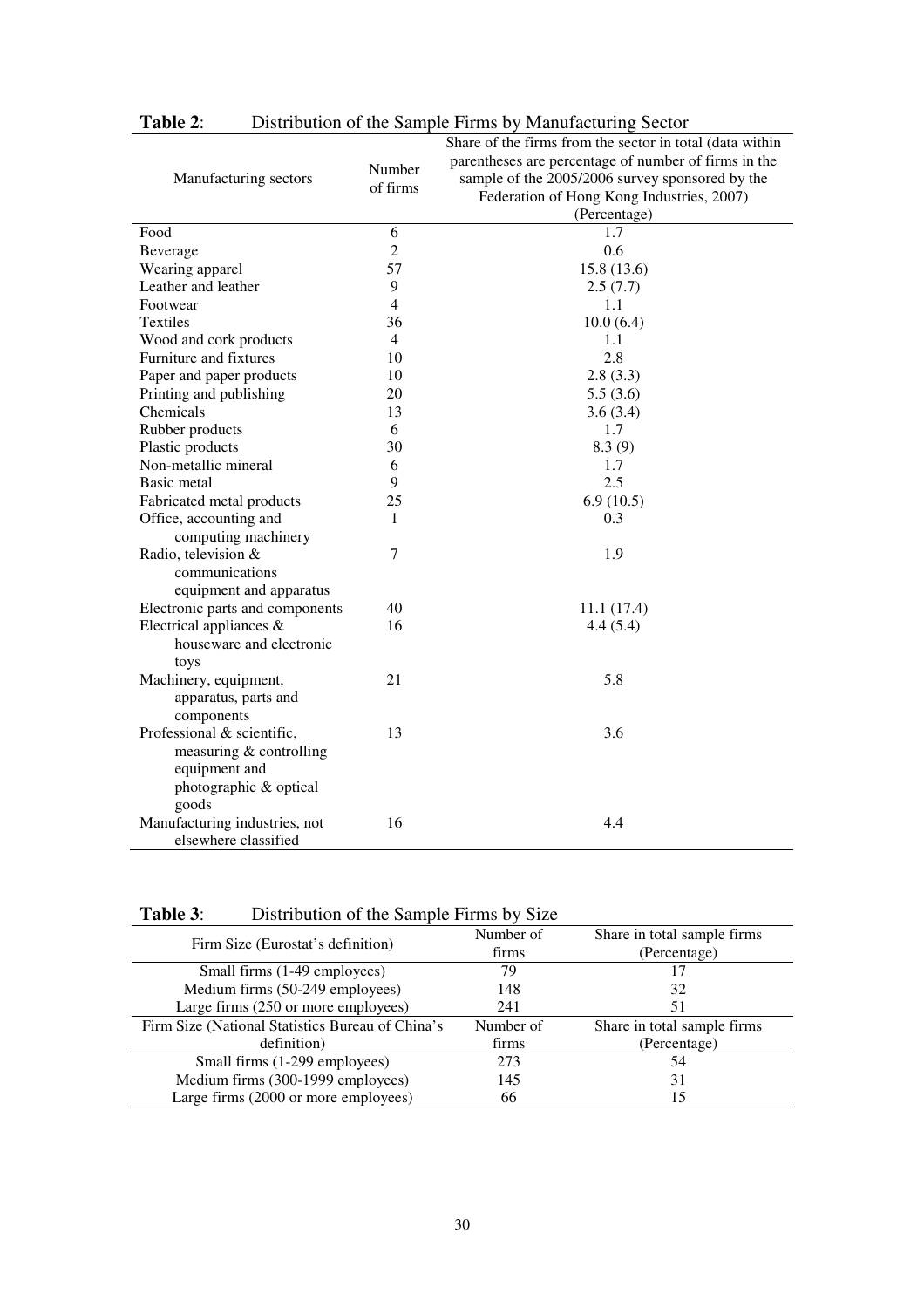| 1 аніс 4.<br>LIST VI VALIAVIUS                     |                                                                                             |
|----------------------------------------------------|---------------------------------------------------------------------------------------------|
| <b>Variables</b>                                   | <b>Definition</b>                                                                           |
| Moving out of Guangdong                            | If a firm expected that its manufacturing                                                   |
|                                                    | operations in Guangdong as a proportion of                                                  |
|                                                    | its total manufacturing operations in                                                       |
|                                                    | Mainland China decreases within the next                                                    |
|                                                    | two years after the survey was implemented<br>$(2009-2010)$ , the value is 1. Otherwise, 0. |
| R&D or innovation cooperation in Mainland          | If a firm had R&D activities or cooperation for                                             |
| China                                              | innovation in Mainland China, the value is 1.<br>Otherwise, 0.                              |
| New product share                                  | Percentage of the total turnover in 2007 from the                                           |
|                                                    | product which was new to the market or new<br>to the firm                                   |
| New product dummy                                  | If a firm introduced product which was either new                                           |
|                                                    | to the market or new to the firm, the value is<br>1. Otherwise, 0.                          |
| Innovation dummy                                   | If a firm introduced product or process innovation                                          |
|                                                    | or had abandoned or on-going innovation, the<br>value is 1. Otherwise, 0.                   |
| Firm size                                          | Ln(number of employees in 2007)                                                             |
| Firm growth                                        | (number of employees in 2007-number of                                                      |
|                                                    | employees in 2006)/number of employees in<br>2006                                           |
| Intramural R&D                                     | If a firm performs intramural R&D, the value is 1.                                          |
|                                                    | Otherwise, 0.                                                                               |
| Public financial support for innovation activities | If a firm received public financial support for                                             |
| from Hong Kong and Guangdong                       | innovation activities from the Hong Kong or                                                 |
| governments                                        | Guangdong authorities, the value is 1.                                                      |
|                                                    | Otherwise, 0.                                                                               |
| Public financial support for innovation activities | If a firm received public financial support for                                             |
| from central government in Mainland China          | innovation activities from the central                                                      |
|                                                    | government in Mainland China, the value is                                                  |
|                                                    | 1. Otherwise, 0.                                                                            |
| Supply to Hong Kong and Guangdong market           | If a firm sold goods or services to Hong Kong and                                           |
|                                                    | Guangdong market, the value is 1.                                                           |
|                                                    | Otherwise, 0.                                                                               |
| Supply to Hong Kong and Mainland China             | If a firm sold goods or services to Hong Kong and                                           |
| market                                             | Mainland China market, the value is 1.                                                      |
|                                                    | Otherwise, 0.                                                                               |
| Supply to international market                     | If a firm sold goods or services to other                                                   |
|                                                    | countries/regions except Mainland China                                                     |
|                                                    | and Hong Kong, the value is 1. Otherwise, 0.                                                |
| Organizational innovation                          | If a firm introduced organizational innovation, the                                         |
|                                                    | value is 1. Otherwise, 0.                                                                   |
| Marketing innovation                               | If a firm introduced marketing innovation, the                                              |
|                                                    | value is 1. Otherwise, 0.                                                                   |
| Dummy variables for apparel, textiles, plastic     | Take the dummy for apparel sector as an example,                                            |
| products, fabricated metal products,               | if a firm falls into the sector (industry code                                              |
| electronic parts and components, import and        | 320-322), the value for the apparel sector                                                  |
| export, and business service sector                | dummy is 1. Otherwise, 0. The dummy                                                         |
|                                                    | variables for other sectors are defined in a                                                |
|                                                    | similar fashion.                                                                            |

**Table 4**: List of Variables

Note: The industry code is from Hong Kong Standard Industrial Classification version 1.1, available at http://fec.mofcom.gov.cn/uploadfile/xiangg.pdf.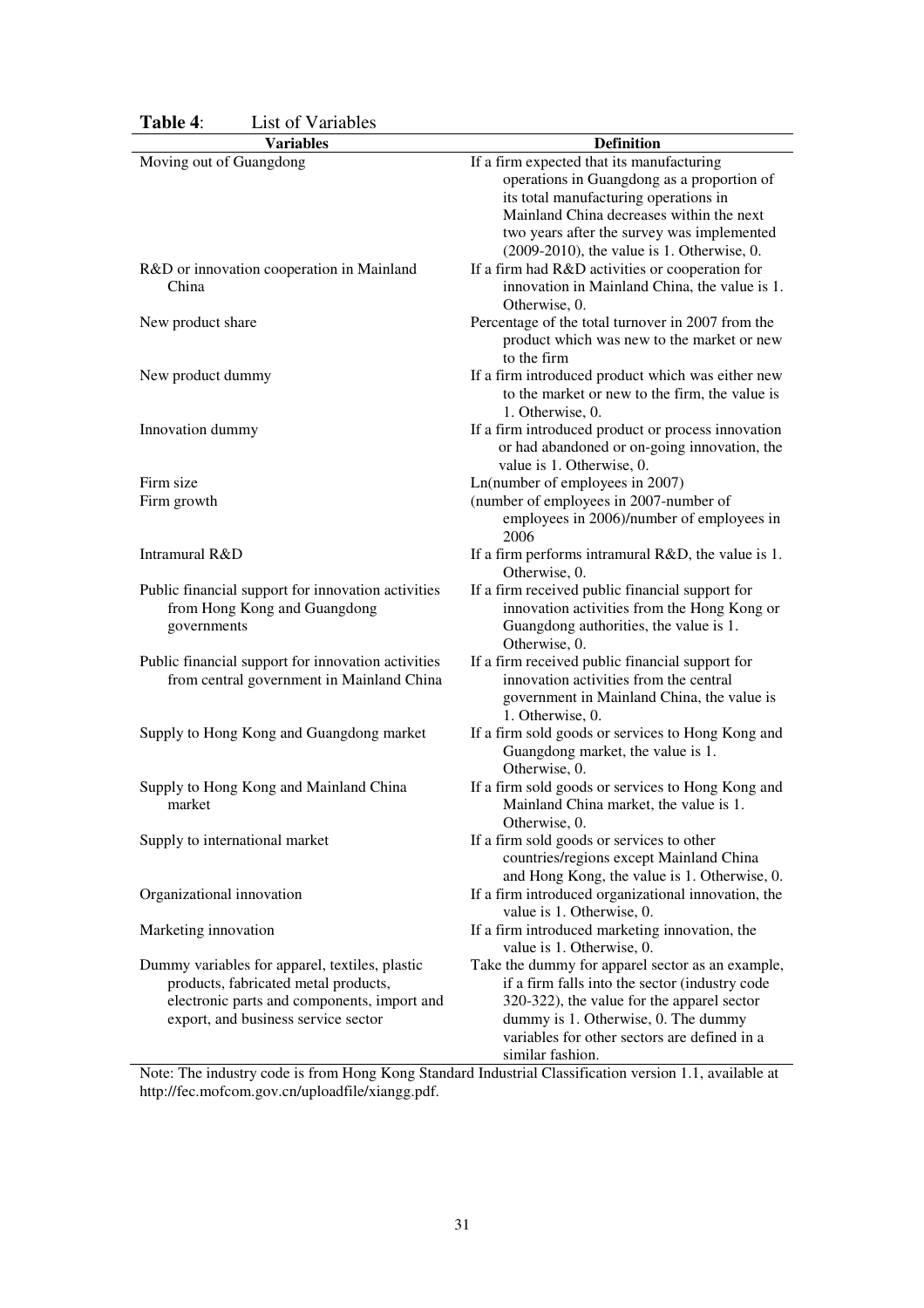| $q$ aanon o $q$ oloni (11001) moder and endogenery onlo eorreeted<br>Dependent variable: Moving out of Guangdong (binary variable) |                              |                   |                                                                                         |                |
|------------------------------------------------------------------------------------------------------------------------------------|------------------------------|-------------------|-----------------------------------------------------------------------------------------|----------------|
| Independent variables                                                                                                              | <b>Baseline Probit Model</b> |                   | The second equation of the recursive<br>equation system (endogeneity bias<br>corrected) |                |
| R&D or innovation cooperation in<br>Mainland China                                                                                 | $-.37(.15)**$                |                   | $-1.2(.67)$ *                                                                           |                |
| New product share                                                                                                                  |                              | $-.0044(.0023)**$ |                                                                                         | $-.0077(.011)$ |
| Firm growth                                                                                                                        | $-.11(.18)$                  | $-14(0.15)$       | .020(.21)                                                                               | $-.14(.15)$    |
| Public financial support for innovation                                                                                            |                              |                   |                                                                                         |                |
| activities from Hong Kong and                                                                                                      | .052(.24)                    | .023(.23)         | .14(.25)                                                                                | $-.017(.24)$   |
| Guangdong governments                                                                                                              |                              |                   |                                                                                         |                |
| Public financial support for innovation                                                                                            |                              |                   |                                                                                         |                |
| activities from central government                                                                                                 | $-.032(.37)$                 | $-.040(.36)$      | .055(.38)                                                                               | $-.037(.37)$   |
| in Mainland China                                                                                                                  |                              |                   |                                                                                         |                |
| Apparel sector                                                                                                                     | .062(.26)                    | .15(.20)          | .020(.26)                                                                               | .13(.20)       |
| Textiles sector                                                                                                                    | .42(.29)                     | $.60(.23)$ ***    | .44(.30)                                                                                | $.59(.23)$ *** |
| Plastic products sector                                                                                                            | .25(.31)                     | .21(.25)          | .19(.31)                                                                                | .21(.25)       |
| Fabricated metal products sector                                                                                                   | .059(.32)                    | .013(.27)         | .16(.32)                                                                                | .015(.27)      |
| Electronic parts and components sector                                                                                             | .33(.25)                     | .28(.22)          | $.55(.30)*$                                                                             | .27(.23)       |
| Import and export sector                                                                                                           | $-.23(.32)$                  | $-15(.28)$        | $-.34(.33)$                                                                             | $-.14(.28)$    |
| Business service sector                                                                                                            | $-.94(.52)**$                | $-0.94(0.39)$ **  | $-.79(.53)$                                                                             | $-.93(.40)$ ** |
| Number of observations <sup>2</sup>                                                                                                | 310                          | 456               | 310                                                                                     | 456            |
| Log likelihood                                                                                                                     | $-195.9$                     | $-291.3$          | $-197.0$                                                                                | $-293.9$       |

## **Table 5**: Baseline Probit Model and the Second Equation of the Recursive Equation System (Probit model and endogeneity bias corrected)

Note:

1.The data between the parentheses are standard deviation. \*\*\* denotes significance at 1% level, \*\* denotes significance at 5% level, \* denotes significance at 10% level.

2. As the questionnaire dictates, only  $68\%$  of the surveyed firms answer the question whether they have R&D or innovation cooperation in Mainland China. The firms which do not answer the question are the ones that have no product or process innovations or innovation activities during the observation period. That is the reason that the number of observations of the regression with the variable of R&D or innovation cooperation in Mainland China is smaller than that of the regression with the variable of new product share.

## **Table 6:** The First Equation of the Recursive Equation System

|                                                                                                   | Dependent variable               |                     |  |  |
|---------------------------------------------------------------------------------------------------|----------------------------------|---------------------|--|--|
| Independent variable                                                                              | R&D or innovation cooperation in | New product share   |  |  |
|                                                                                                   | Mainland China (binary variable) | (censored variable) |  |  |
|                                                                                                   | Probit Model                     | <b>Tobit Model</b>  |  |  |
| Firm size                                                                                         | $.079(.042)*$                    | $-2.4(1.6)$         |  |  |
| Firm growth                                                                                       | $.37(.21)*$                      | $15(6.7)$ **        |  |  |
| Intramural R&D                                                                                    |                                  | $50(6.4)$ ***       |  |  |
| Supply to Hong Kong and Guangdong market                                                          | $.33(.19)*$                      | $-1.8(7.2)$         |  |  |
| Supply to Hong Kong and Mainland China<br>market                                                  | .074(.18)                        | 1.5(6.9)            |  |  |
| Supply to international market                                                                    | $.45(.18)$ **                    | $13(7.1)^*$         |  |  |
| Public financial support for innovation activities<br>from Hong Kong and Guangdong<br>governments | .23(.24)                         | $18(9.7)^*$         |  |  |
| Public financial support for innovation activities<br>from central government in Mainland China   | .22(.38)                         | 19(14)              |  |  |
| Apparel sector                                                                                    | $-.053(.25)$                     | $-17(9.9)^*$        |  |  |
| Textiles sector                                                                                   | .050(.30)                        | $-.17(11)$          |  |  |
| Plastic products sector                                                                           | $-11(.31)$                       | 5.8(12)             |  |  |
| Fabricated metal products sector                                                                  | .19(.32)                         | $-2.7(12)$          |  |  |
| Electronic parts and components sector                                                            | $.56(.27)$ **                    | 14(10)              |  |  |
| Import and export sector                                                                          | $-.28(.32)$                      | $-14(13)$           |  |  |
| Business service sector                                                                           | .39(.39)                         | $-13(14)$           |  |  |
| Number of observations                                                                            | 316                              | 465                 |  |  |
| Log likelihood                                                                                    | $-200.5$                         | $-1165.4$           |  |  |

Note: The data between the parentheses are standard deviation. \*\*\* denotes significance at 1% level, \*\* denotes significance at 5% level, \* denotes significance at 10% level.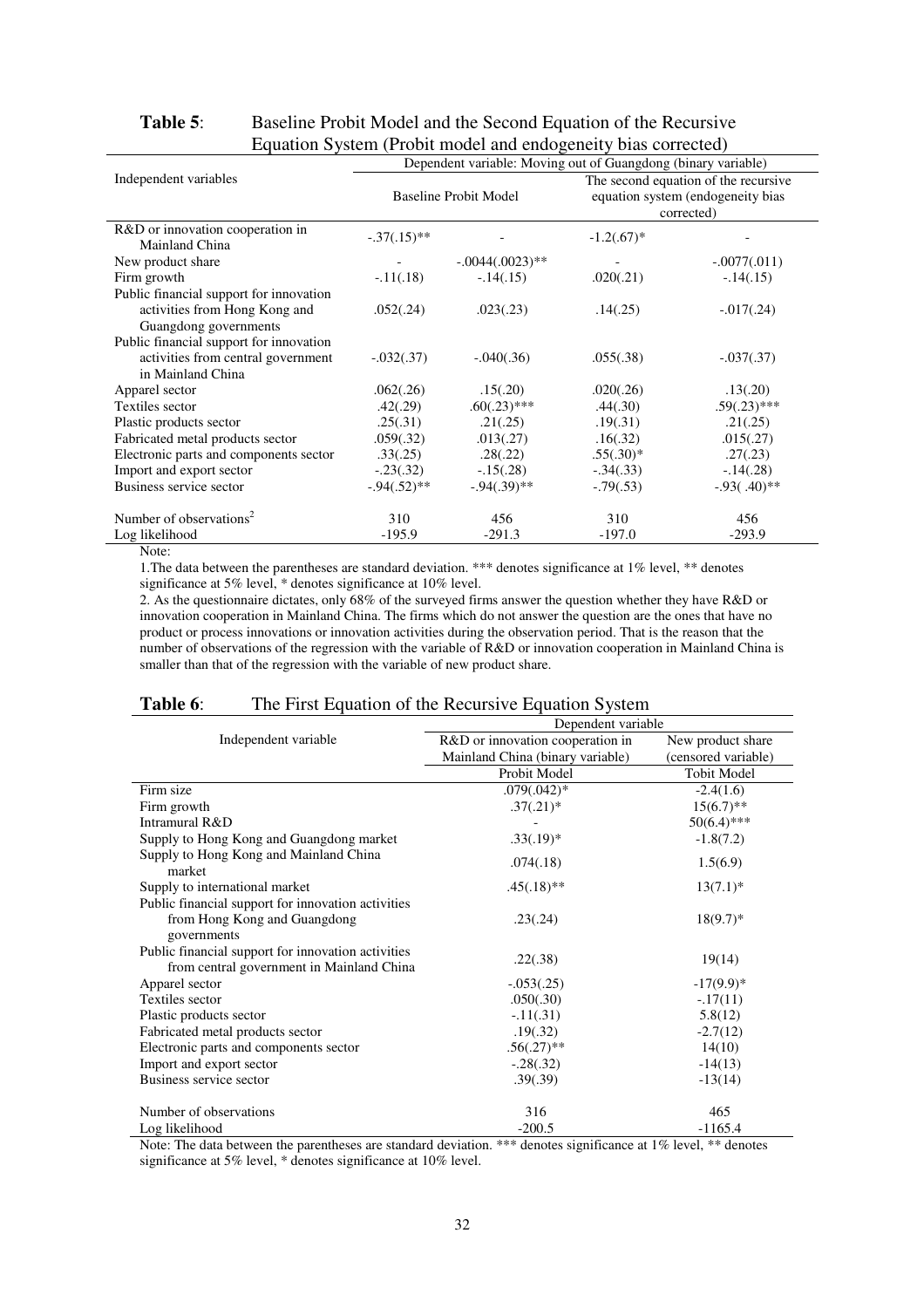**Figure 1**: Percentage of Respondents Regarding the Motivation as High Degree of Importance to their R&D and Cooperation for Innovation Activities in Mainland China



**Figure 2**: Percentage of Respondents Indicating that They Have the Type of the Partners in the Area



<sup>1</sup> According to the Guangdong Statistics Bureau (2009), Guangdong was the home of 95.4 million people in 2008 and the Gross Domestic Product per capita there has been growing substantially in recent years, to RMB37,589 (US\$5,527) in 2008. Consumer expenditures have risen as well.  $2^2$  The first Community Innovation Survey was carried out in European countries in 1993. It is the first survey on innovation implemented simultaneously in multiple countries on the basis of a harmonized questionnaire. The second and third surveys were implemented in 1997/1998 and 2000/2001, respectively. The CIS-4 was implemented in 2004. After the previous three exercises, the questionnaire